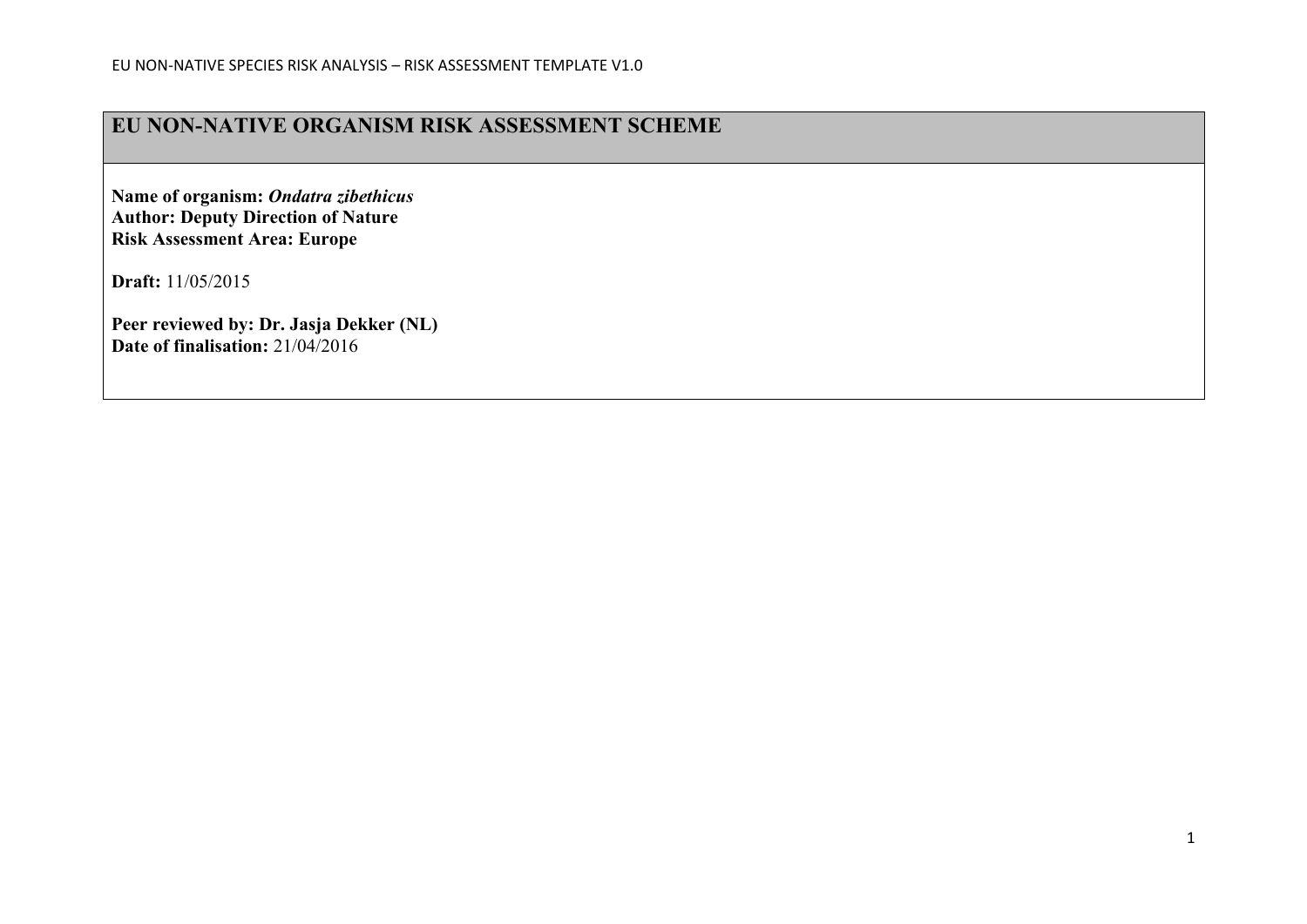| <b>EU CHAPPEAU</b>                                                                                |                                                                                                                                                                                                                                                                                                                                                                                                                                                                                                                                                                                                                                                                                                                                                                                                                                                                                                                                                                                                                              |
|---------------------------------------------------------------------------------------------------|------------------------------------------------------------------------------------------------------------------------------------------------------------------------------------------------------------------------------------------------------------------------------------------------------------------------------------------------------------------------------------------------------------------------------------------------------------------------------------------------------------------------------------------------------------------------------------------------------------------------------------------------------------------------------------------------------------------------------------------------------------------------------------------------------------------------------------------------------------------------------------------------------------------------------------------------------------------------------------------------------------------------------|
| <b>QUESTION</b>                                                                                   | <b>RESPONSE</b>                                                                                                                                                                                                                                                                                                                                                                                                                                                                                                                                                                                                                                                                                                                                                                                                                                                                                                                                                                                                              |
| 1. In how many EU member states has this species been recorded? List<br>them.                     | Austria, Belgium, Bulgaria, Croatia, Czech Republic, Denmark (Greenland and<br>Faroe Islands excluded), Estonia, Finland, France, Germany, Greece, Hungary,<br>Ireland, Italy, Latvia, Lithuania, Luxembourg, Netherlands, Poland, Romania, Spain,<br>Sweden, UK (Map in CABI website) (Bertolino et al, 2015; Elosegui, 2004;<br>Genovesi, 2006; Triplet, 2015), Slovenia (pers. Comm.).<br>In Spain, the species has recently arrived from the French populations through the<br>Western Pyrenees pathway. It was first recorded around year 2003 in the Bidasoa<br>river basin (Gipuzkoa, Basque Country). From that time the Spanish population has<br>increased notably and the species has extended to the Urumea river basin (Navarra)<br>and the Marshes of Jaizubía, (also in Navarra) (EuskadiNet, 2015; MAGRAMA,<br>2013).<br>It is not present in Portugal.                                                                                                                                                      |
| 2. In how many EU member states has this species currently<br>established populations? List them. | Austria, Belgium, Bulgaria, Croatia, Czech Republic, Estonia, Finland, France,<br>Germany, Hungary, Italy, Latvia, Lithuania, Luxembourg, Netherlands, Poland,<br>Romania, Spain, Sweden (Bertolino et al, 2015; Genovesi, 2006; Triplet, 2015).<br>Successfully eradicated from Britain and Ireland in 1930's. (Genovesi, 2006).<br>In Spain, the species is currently established in the Bidasoa basin (main river), from<br>Txingundi Bay (Gipuzkoa) up to Mugairi (Navarra). It is likely that the species is<br>distributed also in favourable tributaries of the Bidasoa. O. zibethicus is also<br>established in the Marshes of Jaizubia (Gipuzkoa). It is also present at the<br>headwaters of the Urumea river basin (Navarra) (Elosegui, 2004; EuskadiNet, 2015).<br>In Italy the species spontaneously colonized the north-eastern side from Slovenia in<br>the earlier 1990's and today there are naturalized populations of muskrats, although<br>its distribution is still restricted (Bertolino et al, 2015). |
| 3. In how many EU member states has this species shown signs of<br>invasiveness? List them.       | Austria, Belgium, Czech Republic, Finland, France, Germany, Lithuania,<br>Netherlands, Sweden. (Butautytė-Skyrienė et al., 2011; Triplet, 2015)<br>In UK and Ireland it was invasive in the past, but it has been eradicated.                                                                                                                                                                                                                                                                                                                                                                                                                                                                                                                                                                                                                                                                                                                                                                                                |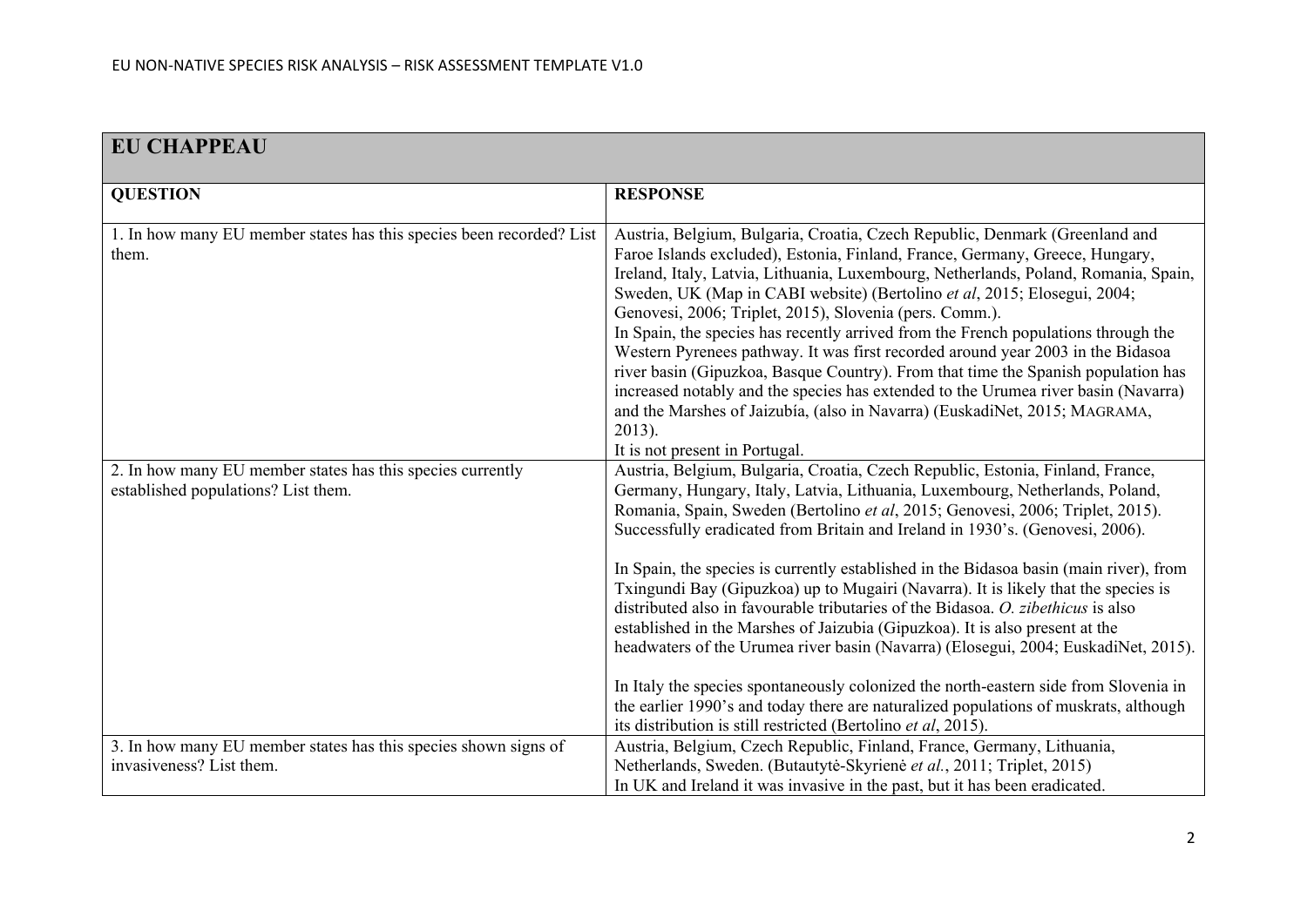| 4. In which EU Biogeographic areas could this species establish?                                                                                                       | According to present distribution the species is already established and very<br>extended in the Alpine, Atlantic, Boreal, Continental and Pannonian biogeographic<br>regions. It is also present, but not very extended in the Black Sea and Steppic<br>regions. Its expansion in these regions is likely to happen. Also current ecological<br>conditions favor its expansion towards the southern Boreal region of Sweden, and<br>southern Continental region of Italy.                                                                                                                                                                                                                      |
|------------------------------------------------------------------------------------------------------------------------------------------------------------------------|-------------------------------------------------------------------------------------------------------------------------------------------------------------------------------------------------------------------------------------------------------------------------------------------------------------------------------------------------------------------------------------------------------------------------------------------------------------------------------------------------------------------------------------------------------------------------------------------------------------------------------------------------------------------------------------------------|
|                                                                                                                                                                        | For the moment it has not been recorded in the Mediterranean nor in the<br>Macaronesian regions.                                                                                                                                                                                                                                                                                                                                                                                                                                                                                                                                                                                                |
|                                                                                                                                                                        | In Spain it is present in the Atlantic region, in the Urumea and the Bidasoa basins,<br>and the species could continue its expansion along the Atlantic region of Spain,<br>towards Portugal. The Bidasoa basin neighbours other basins that belong to the<br>Alpine and Mediterranean regions. Due to its vicinity it is not unlikely that the<br>species reaches and expands though out the Alpine region of Spain, and even to<br>some parts of the Mediterranean region.                                                                                                                                                                                                                    |
|                                                                                                                                                                        | Climate change predictions would play different roles for the species depending on<br>the region. Due to the species association to inland surface water habitats, under the<br>climate change scenario foreseen for southern Europe it is expected a shrinkage and<br>a shift northwards of the species distribution as more drier and hotter conditions<br>arrive, especially in the Mediterranean and Atlantic region and secondarily in the<br>Black Sea and Steppic regions (Rubel & Kottek, 2010). On the other hand,<br>increasing foreseen precipitation in northern Europe may cause more frequent<br>flooding and more wet areas, hence increasing habitat availability for muskrats. |
| 5. In how many EU Member States could this species establish in the<br>future [given current climate] (including those where it is already<br>established)? List them. | The species is already established in Austria, Belgium, Bulgaria, Croatia, Czech<br>Republic, Estonia, Finland, France, Germany, Greece, Hungary, Italy, Latvia,<br>Lithuania, Luxembourg, Netherlands, Poland, Portugal, Romania, Spain, Sweden.                                                                                                                                                                                                                                                                                                                                                                                                                                               |
|                                                                                                                                                                        | If access will be facilitated to the species to UK and Ireland, it will re-establish<br>populations there as it already did in the past before it was eradicated. It is noticeable<br>that the species is kept as a pet in Ireland, with cases of escapes. Therefore there is a<br>risk that establishment occurs in Ireland and the UK (particularly in Northern<br>Ireland) (Information provided by the Scientific forum on this species' risk<br>assessment)                                                                                                                                                                                                                                |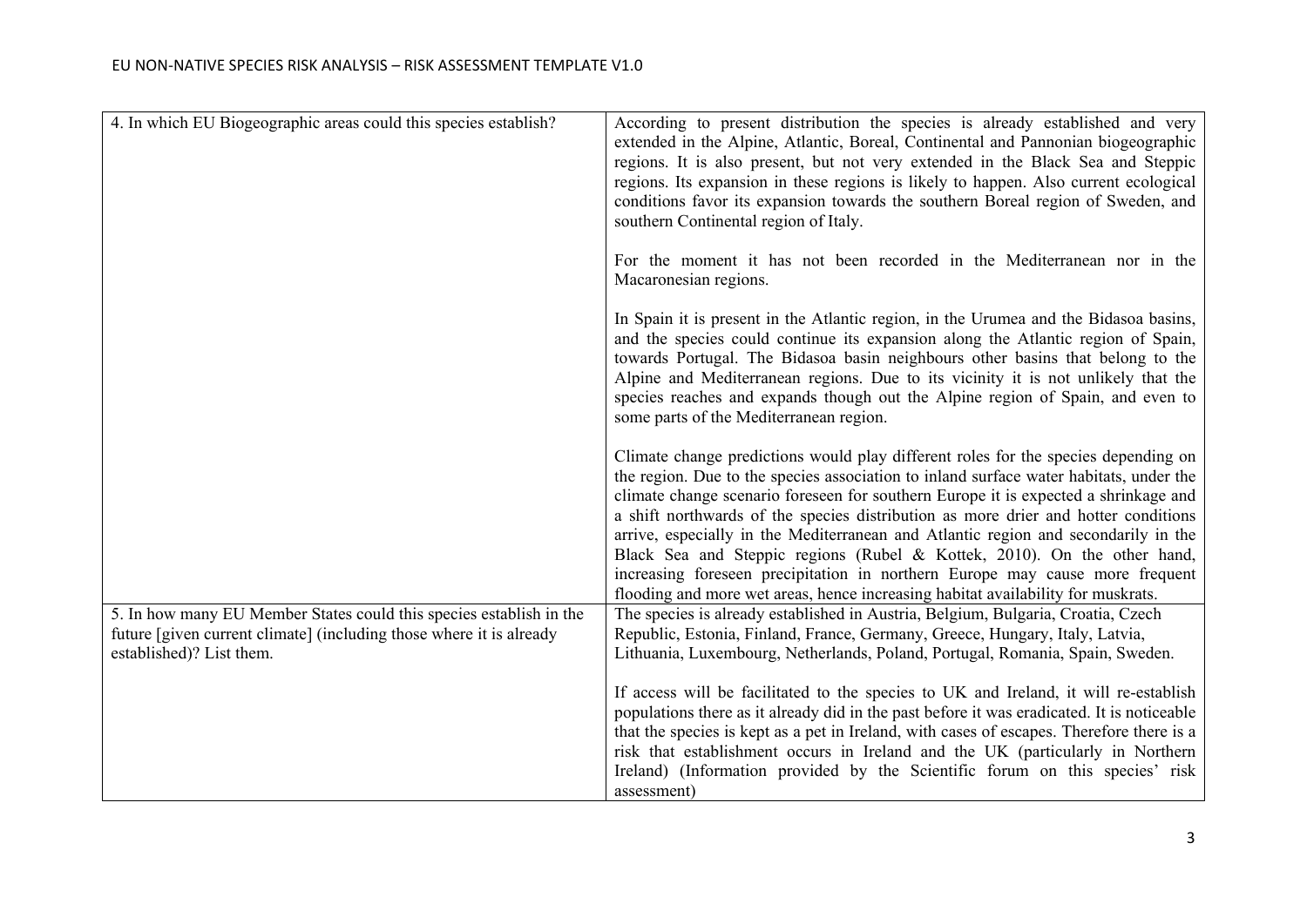|                                                                    | The species is already established in all European northern countries. According to      |
|--------------------------------------------------------------------|------------------------------------------------------------------------------------------|
|                                                                    | the previous answer, climate change could favour habitat availability for the species    |
|                                                                    | causing its expansion in countries where it is already present. On the other hand, it    |
|                                                                    | could reduce its range, especially in the Western region of France where climate         |
|                                                                    | conditions will get much dryer than current ones (Rubel & Kottek, 2010).                 |
| 6. In how many EU member states could this species become invasive | In Spain, Italy, Portugal, Greece the species could become invasive as long as there     |
| in the future [given current climate] (where it is not already     | are inland surface water habitats available. Also there is a potential threat to Ireland |
| established)?                                                      | and the UK (particularly in Northern Ireland) if more muskrat pet escapes occur in       |
|                                                                    | Ireland (Information provided by the Scientific forum on this species' risk              |
|                                                                    | assessment).                                                                             |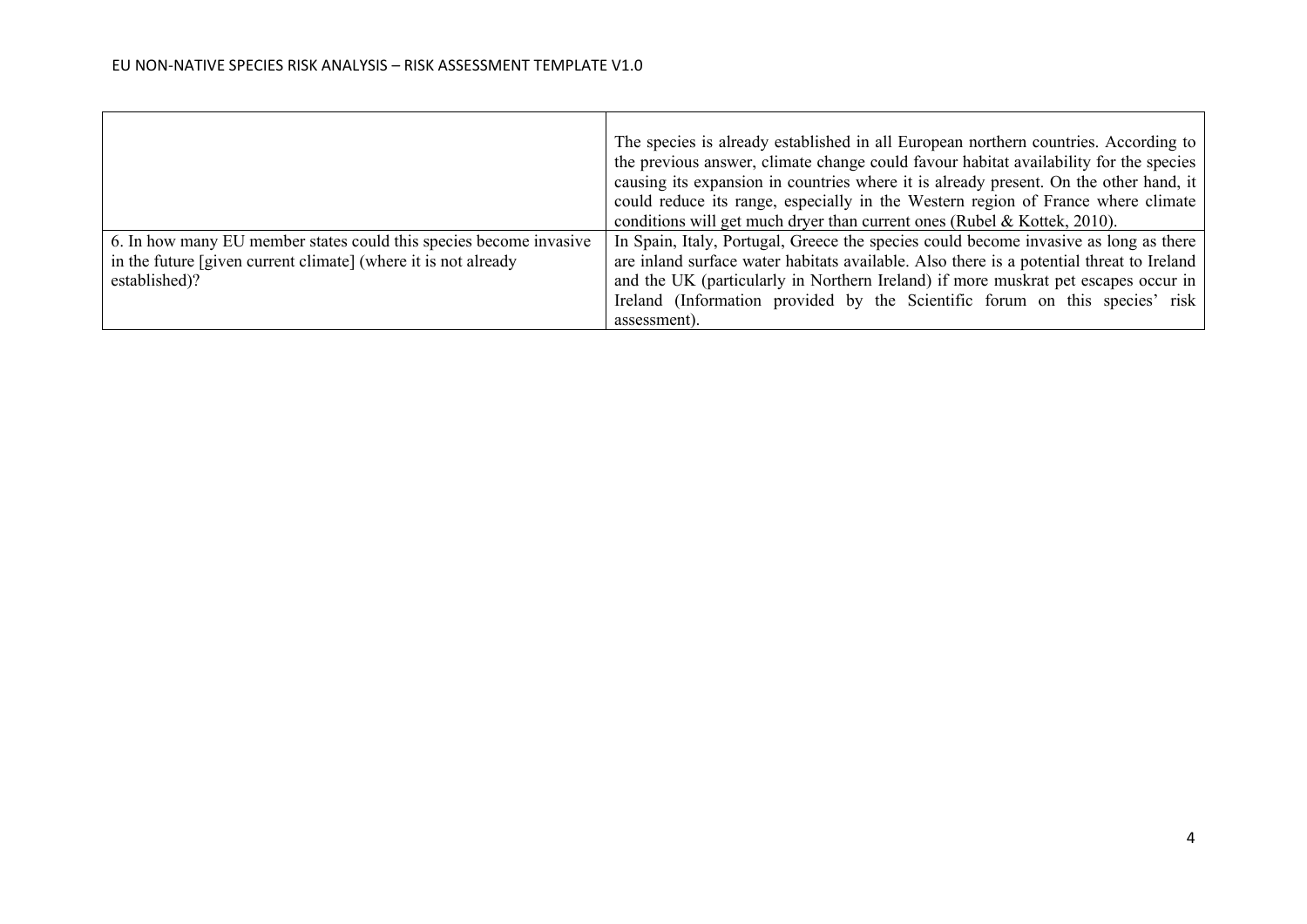| <b>SECTION A – Organism Information and Screening</b>                                                                                                |                                                                                                                                                                                                                                                                                                                                                                                                                                                                                                                                                                                                                                                                                                                                                          |                                                                                                                                                                                                                                                                                                                                                                                                                         |
|------------------------------------------------------------------------------------------------------------------------------------------------------|----------------------------------------------------------------------------------------------------------------------------------------------------------------------------------------------------------------------------------------------------------------------------------------------------------------------------------------------------------------------------------------------------------------------------------------------------------------------------------------------------------------------------------------------------------------------------------------------------------------------------------------------------------------------------------------------------------------------------------------------------------|-------------------------------------------------------------------------------------------------------------------------------------------------------------------------------------------------------------------------------------------------------------------------------------------------------------------------------------------------------------------------------------------------------------------------|
| <b>Stage 1. Organism Information</b>                                                                                                                 | <b>RESPONSE</b>                                                                                                                                                                                                                                                                                                                                                                                                                                                                                                                                                                                                                                                                                                                                          | <b>COMMENT</b>                                                                                                                                                                                                                                                                                                                                                                                                          |
|                                                                                                                                                      | [chose one entry, delete all others]                                                                                                                                                                                                                                                                                                                                                                                                                                                                                                                                                                                                                                                                                                                     |                                                                                                                                                                                                                                                                                                                                                                                                                         |
| 1. Identify the organism. Is it clearly a single<br>taxonomic entity and can it be adequately<br>distinguished from other entities of the same rank? | Ondatra zibethicus, (L., 1766) Cricetidae<br>(Muridae, Arvicolinae)<br>Synonyms: Ondatra zibethica, Castor zibethicus,<br>Fiber zibethicus, Myocastor zibethicus, Ondatra<br>americana, Mus zibethicus, Mussascus<br>Common names: Muskrat (Musquash) (GB),<br>Swamp rabbit (GB), Marsh rabbit (GB), Marsh<br>hare (GB), Bisam (DE), Bisamratte (DE),<br>Moschusratte (DE), Zwergbiber (DE), Zibethratte<br>(DE), Bisambiber (DE), Biberratte (DE),<br>Sumpfkaninchen (DE), Sumpfhase (DE),<br>Muschmaus (DE), Zibetmaus (DE), Wasserratte<br>(DE), Bisamrotte (DK), Ondatra (EE), Piisamrott<br>(EE), Piisami (FI), Rat musqué (FR), Moskusrotta<br>(IS), Rata almizclera (ES), Ondatra (LT), Ondatra /<br>bizamžurka (LV), Piżmak (PL), Онда́тра (RU). | Yes, this species can be adequately distinguished<br>from other entities. It is the only species in genus<br>Ondatra. Taxonomically it belongs to the<br>subfamily Arvicolinae, family Cricetidae and order<br>Rodentia.                                                                                                                                                                                                |
| 2. If not a single taxonomic entity, can it be<br>redefined? (if necessary use the response box to<br>re-define the organism and carry on)           | <b>NA</b>                                                                                                                                                                                                                                                                                                                                                                                                                                                                                                                                                                                                                                                                                                                                                |                                                                                                                                                                                                                                                                                                                                                                                                                         |
| 3. Does a relevant earlier risk assessment exist?<br>(give details of any previous risk assessment)                                                  | N <sub>o</sub>                                                                                                                                                                                                                                                                                                                                                                                                                                                                                                                                                                                                                                                                                                                                           | No risk assessment has been carried out for the<br>whole of Europe.<br>A Risk Assessment has been conducted in Belgium<br>where the species is already acclimatised,<br>naturalised and presents a widespread distribution,<br>as a result of its high dispersion potential. For<br>these reasons the species was included in the Black<br>list, reaching the highest score (Score 12, A3)<br>(Branquart et al., 2011). |

### **SECTION A – Organism Information and Screening**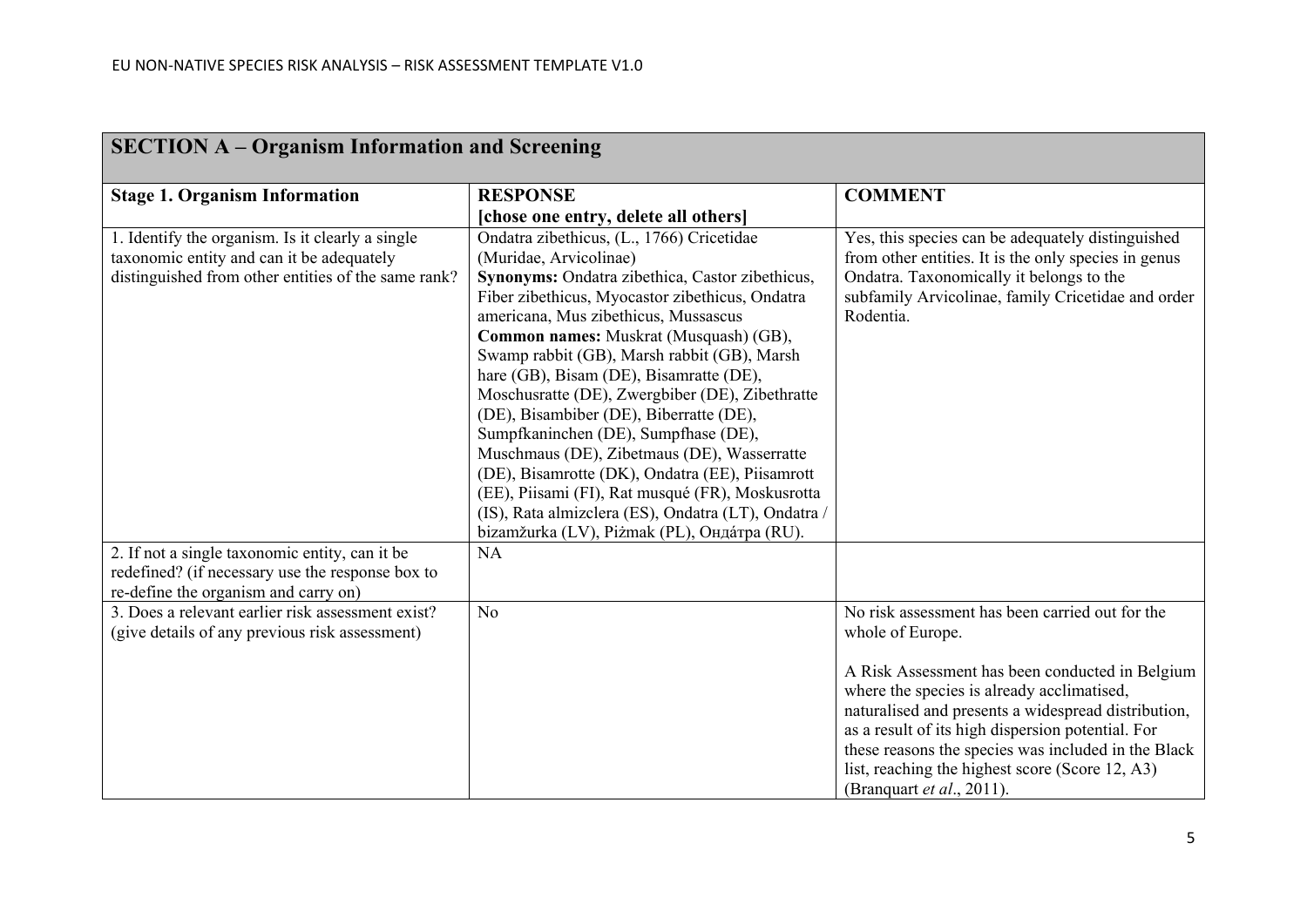|                                                                                                | It is recommended for eradication by the Bern<br>Convention on the Preservation of European Wild<br>Plants and Animals and their Natural Habitats<br>(Bern Convention Standing Committee, 1999), and<br>is listed by DAISIE as one of the 100 worst<br>invasive species in Europe (DAISIE, 2011), but its<br>high rate of reproduction makes it difficult to<br>control.              |
|------------------------------------------------------------------------------------------------|---------------------------------------------------------------------------------------------------------------------------------------------------------------------------------------------------------------------------------------------------------------------------------------------------------------------------------------------------------------------------------------|
|                                                                                                | It could also act as a reservoir of different<br>pathologies and causes damages to agriculture and<br>flood protection structures. The estimated costs of<br>economical impacts caused by O.zibethicus in<br>Germany were 12.400.000 euros in 2013<br>(Birnbaum, 2013), and 1-4 million euros in<br>damage by digging in flood protection in the<br>Netherlands (Gaaff et al., 2007). |
| 4. If there is an earlier risk assessment is it still<br>entirely valid, or only partly valid? | The Belgium assessment was updated in 2011 and<br>hence it should still be considered valid, at least for<br>that country and the 2 bioregions comprised<br>within: the Atlantic and the Continental ones.                                                                                                                                                                            |
| 5. Where is the organism native?                                                               | It is native to North America.                                                                                                                                                                                                                                                                                                                                                        |
| 6. What is the global distribution of the organism<br>(excluding Europe)?                      | It is native to North America, from Northern<br>Canada and South Alaska through the United<br>States, except the arid regions of the Southwest<br>and Texas, and the Florida peninsula.<br>It has been introduced to Europe, Asia and South<br>America (Argentina and Chile) (Nentwig et al.,                                                                                         |
| 7. What is the distribution of the organism in                                                 | 2010<br>The muskrat has successfully colonized many                                                                                                                                                                                                                                                                                                                                   |
| Europe?                                                                                        | European countries from East Scandinavia, West<br>France, North to Denmark, East to Ukraine, South                                                                                                                                                                                                                                                                                    |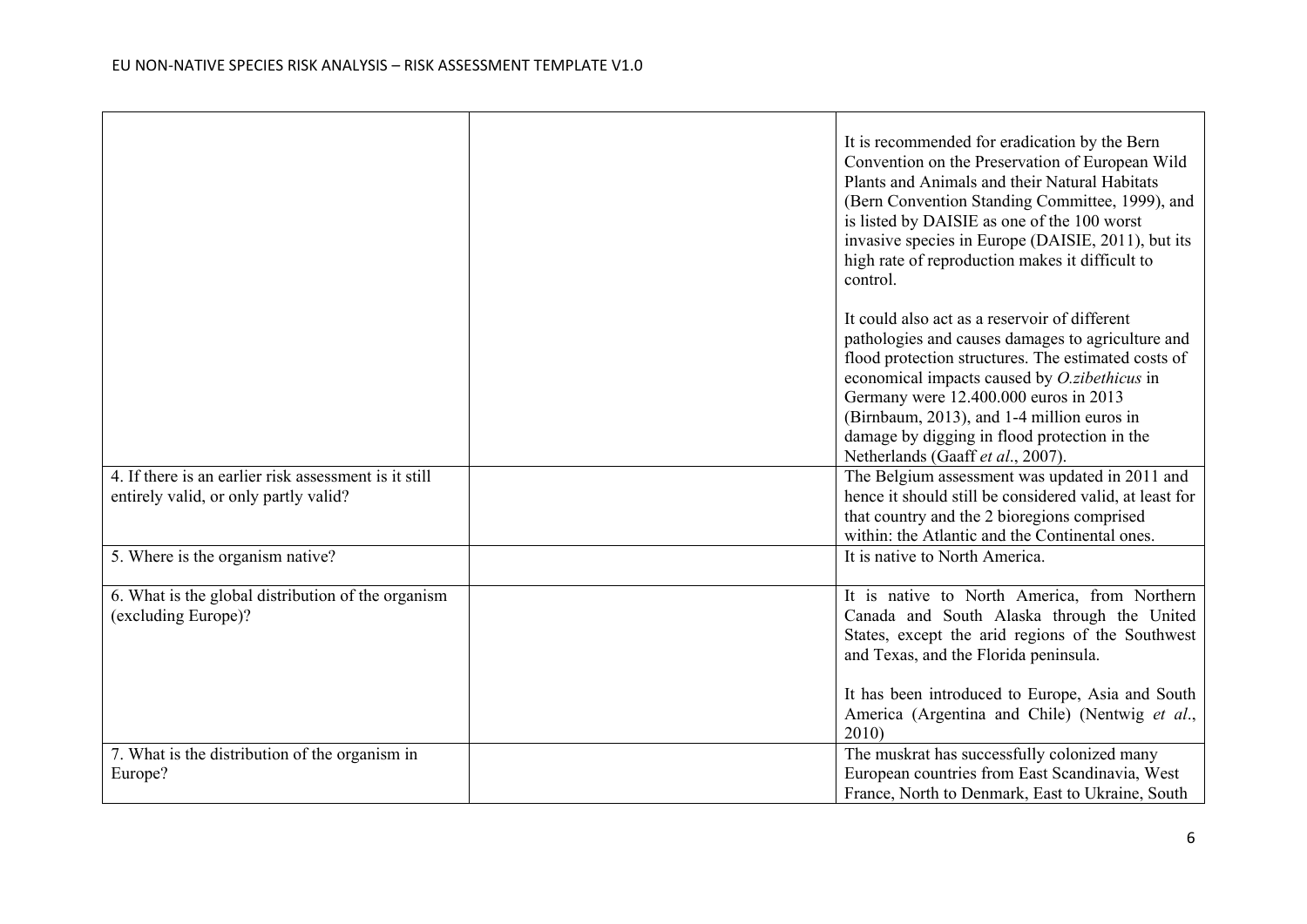|                                                                                                                           | to North Greece (Nentwig et al., 2010).                                                                                                                                                                                                                                                                                                                                                                                                                                                  |
|---------------------------------------------------------------------------------------------------------------------------|------------------------------------------------------------------------------------------------------------------------------------------------------------------------------------------------------------------------------------------------------------------------------------------------------------------------------------------------------------------------------------------------------------------------------------------------------------------------------------------|
|                                                                                                                           | Its distribution area in Europe comprises: Austria,<br>Belarus, Belgium, Bosnia, Bulgaria, Croatia,<br>Czech Republic, Denmark (Greenland and Faroe<br>Islands excluded), European part of Russia,<br>Estonia, Finland, France, Germany, Hungary, Italy,<br>Ireland, Kosovo, Latvia, Lithuania, Luxembourg,<br>Macedonia, Netherlands, Poland, Romania, Serbia,<br>Sweden, Switzerland, UK (Map in CABI website)<br>(Genovesi, 2006; Triplet, 2015).                                     |
|                                                                                                                           | In Spain and Italy the species still has a restricted<br>distribution (Bertolino et al, 2015; Elosegui, 2004;<br>EuskadiNet, 2015 and there are also located<br>sightings in Greece (listed on the DAISIE online<br>factsheet<br>(http://www.europe-<br>aliens.org/speciesFactsheet.do?speciesId=52887#).                                                                                                                                                                                |
| 8. Is the organism known to be invasive (i.e. to<br>threaten organisms, habitats or ecosystems)<br>anywhere in the world? | From 1905 muskrats have been introduced in many<br>countries of Europe, Asia and South America<br>where they have successfully settled populations<br>and expanded in numbers and range (Nentwig et<br>al., 2010).<br>It is a fast growing, gregarious species, with a high<br>reproductive potential, very mobile and highly<br>adaptable to different environment. It is proved to<br>be invasive outside its native range (Birnbaum,<br>2013; Branquart et al., 2011; Genovesi, 2006, |
|                                                                                                                           | Nentwig et al., 2010; Triplet, 2015)                                                                                                                                                                                                                                                                                                                                                                                                                                                     |
| 9. Describe any known socio-economic benefits of<br>the organism in the risk assessment area.                             | Although <i>O. zibethicus</i> was farmed for fur in many<br>countries in Europe, its economic value is<br>currently almost nil because there is no demand for<br>its fur (Triplet, 2015).                                                                                                                                                                                                                                                                                                |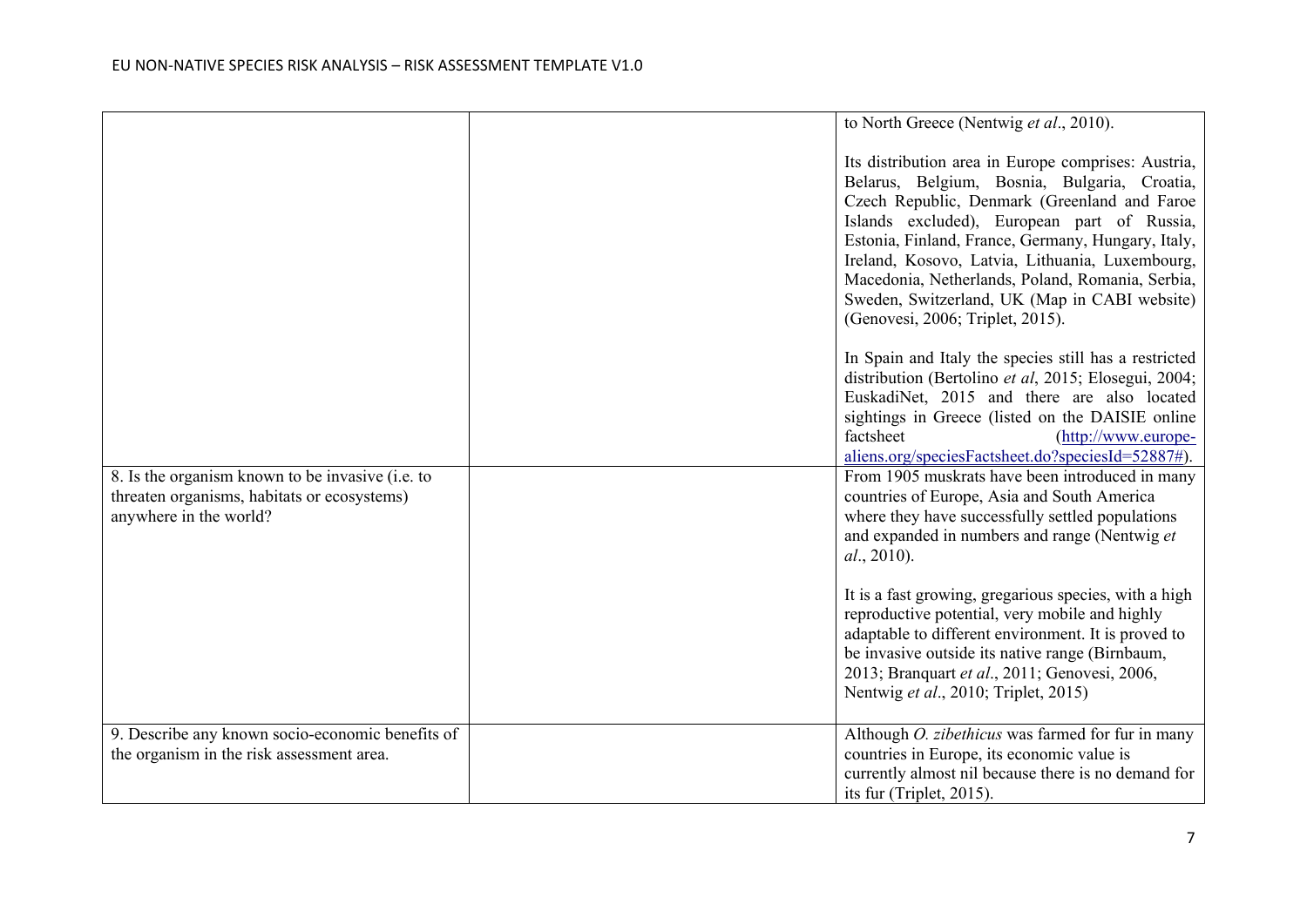## **SECTION B – Detailed assessment**

### **PROBABILITY OF ENTRY**

Important instructions:

- Entry is the introduction of an organism into Europe. Not to be confused with spread, the movement of an organism within Europe.
- For organisms which are already present in Europe, only complete the entry section for current active pathways of entry or if relevant potential future pathways. The entry section need not be completed for organisms which have entered in the past and have no current pathways of entry.

| <b>QUESTION</b>                                      | <b>RESPONSE</b>   | <b>CONFIDENCE</b> | <b>COMMENT</b>                                              |
|------------------------------------------------------|-------------------|-------------------|-------------------------------------------------------------|
|                                                      | [chose one entry, | [chose one]       |                                                             |
|                                                      | delete all others | entry, delete all |                                                             |
|                                                      |                   | others]           |                                                             |
| 1.1. How many active pathways are relevant to the    | none              | very high         | In Europe the species has largely been introduced for       |
| potential entry of this organism?                    |                   |                   | fur farming since early 1900. Due to its limitations for    |
|                                                      |                   |                   | successful captive breeding it has also been realised       |
| (If there are no active pathways or potential future |                   |                   | intentionally in several countries with the aim of          |
| pathways respond N/A and move to the Establishment   |                   |                   | establishing populations to be harvested for their furs     |
| section)                                             |                   |                   | (Genovesi, 2006).                                           |
|                                                      |                   |                   |                                                             |
|                                                      |                   |                   | Nowadays, the market demand for muskrat fur is almost       |
|                                                      |                   |                   | inexistent (Triplet, 2015) and hence economic               |
|                                                      |                   |                   | beneficial is almost nil. It does not seem that entry       |
|                                                      |                   |                   | through fur farming is still occurring neither that there   |
|                                                      |                   |                   | still exist active farms in Europe, however it is not easy  |
|                                                      |                   |                   | to find this information. For these reasons, it seems       |
|                                                      |                   |                   | quite unlikely that humans favour voluntarily the entry     |
|                                                      |                   |                   | of (more) muskrats into Europe.                             |
|                                                      |                   |                   |                                                             |
|                                                      |                   |                   | Moreover, muskrats are not zoo animals nor are              |
|                                                      |                   |                   | commonly perceived as pets. Nevertheless, there are         |
|                                                      |                   |                   | exceptions to this latter point as the species is kept as a |
|                                                      |                   |                   | pet in Ireland, where there have been cases of              |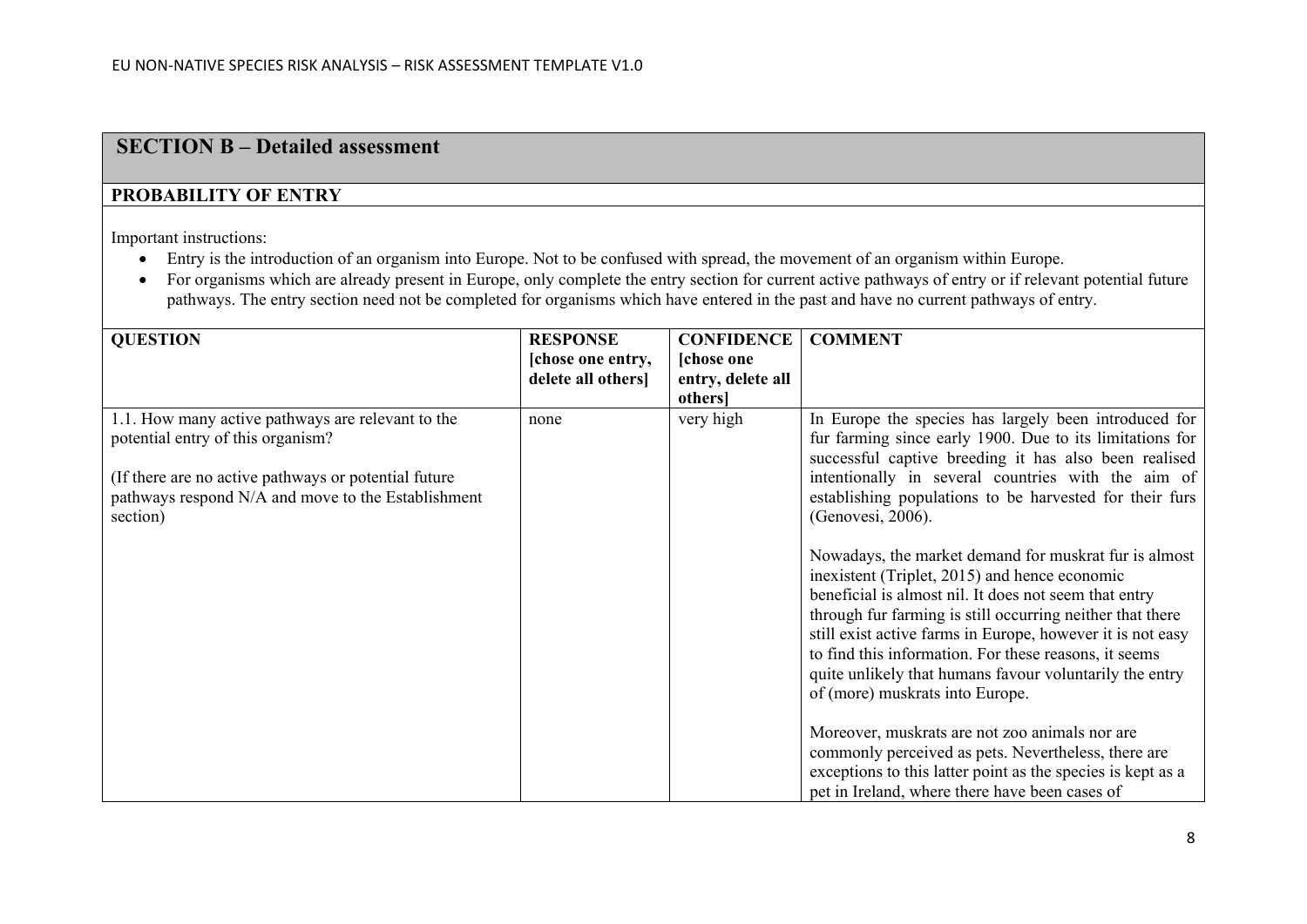|                                                                                                                                                                                                                                                                                                                   |                                |           | escapes(Information provided by the Scientific forum<br>on this species' risk assessment).<br>In Spain, introduction of the species is no longer legal<br>for any purpose (including the commercial one) after<br>the publication of Act 630/2013, 2 <sup>nd</sup> August, that<br>regulates the Spanish Catalogue of Invasive Alien<br>Species. Therefore, the only pathway for the muskrat<br>arrival is its natural expansion from neighbouring<br>French populations. This pathway is already effective,<br>and the first muskrats were detected in Spain more than<br>10 years ago. The species has also colonized North-east<br>Italy from Slovenian populations. |
|-------------------------------------------------------------------------------------------------------------------------------------------------------------------------------------------------------------------------------------------------------------------------------------------------------------------|--------------------------------|-----------|-------------------------------------------------------------------------------------------------------------------------------------------------------------------------------------------------------------------------------------------------------------------------------------------------------------------------------------------------------------------------------------------------------------------------------------------------------------------------------------------------------------------------------------------------------------------------------------------------------------------------------------------------------------------------|
| 1.2. List relevant pathways through which the organism<br>could enter. Where possible give detail about the specific<br>origins and end points of the pathways.<br>For each pathway answer questions 1.3 to 1.10 (copy and<br>paste additional rows at the end of this section as<br>necessary).<br>Pathway name: | Spread (natural<br>dispersion) | very high | O. zibethicus arrival to Spain has taken place (and<br>currently takes place) though the natural range<br>expansion of the French populations across the<br>westernmost side of the Spanish-French border<br>(Elosegui, 2004; EuskadiNet, 2015).<br>North-east Italy has also been colonized from Slovenian<br>populations (Bertolino et al, 2015).                                                                                                                                                                                                                                                                                                                     |
| 1.3. Is entry along this pathway intentional (e.g. the<br>organism is imported for trade) or accidental (the<br>organism is a contaminant of imported goods)?<br>(If intentional, only answer questions 1.4, 1.9, 1.10, 1.11)                                                                                     |                                |           |                                                                                                                                                                                                                                                                                                                                                                                                                                                                                                                                                                                                                                                                         |
| 1.4. How likely is it that large numbers of the organism<br>will travel along this pathway from the point(s) of origin<br>over the course of one year?<br>Subnote: In your comment discuss how likely the<br>organism is to get onto the pathway in the first place.                                              |                                |           |                                                                                                                                                                                                                                                                                                                                                                                                                                                                                                                                                                                                                                                                         |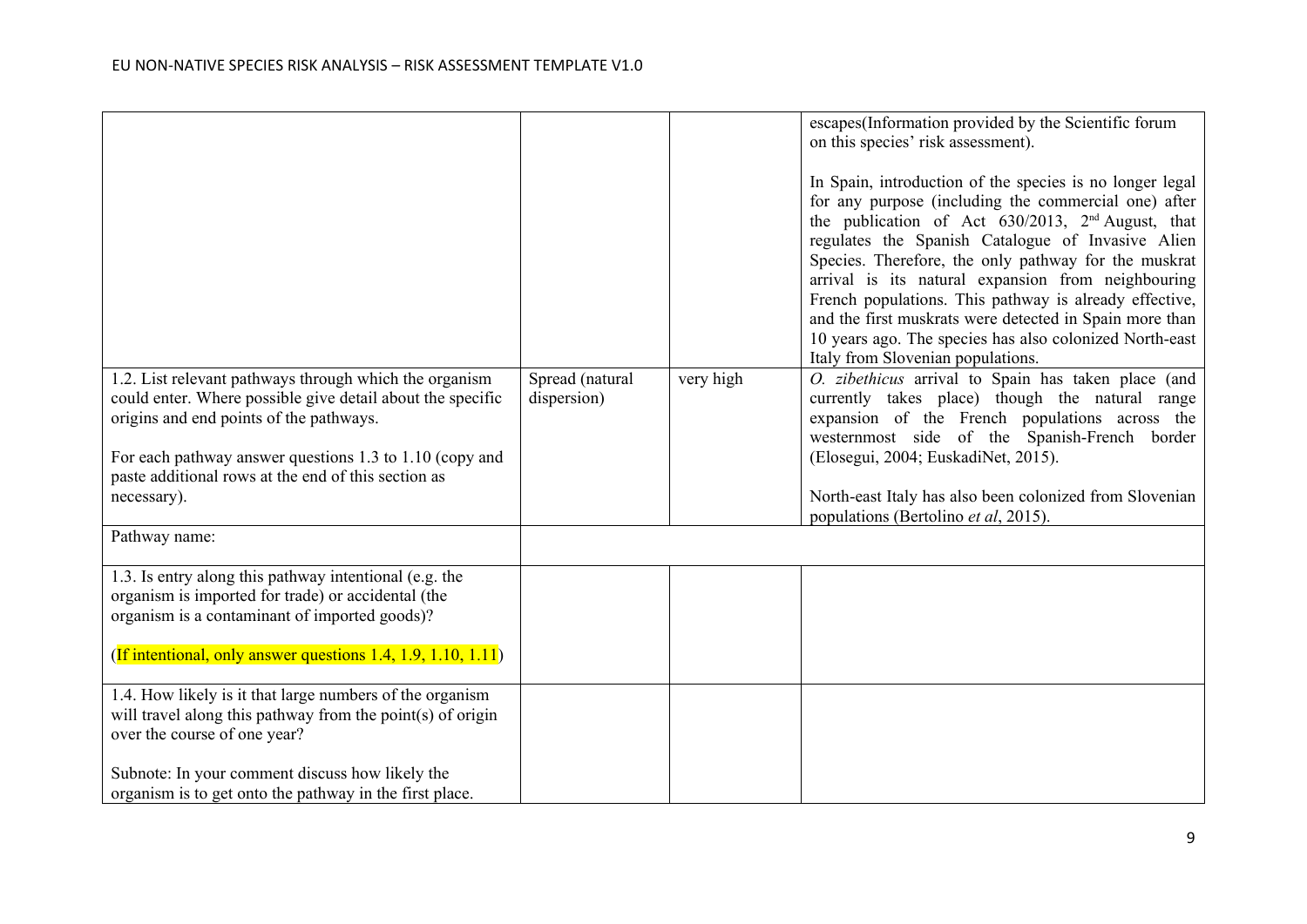| 1.5. How likely is the organism to survive during passage<br>along the pathway (excluding management practices that<br>would kill the organism)? |    |                                                                                                                                                                                                                                                                                                                                                                                                                 |
|--------------------------------------------------------------------------------------------------------------------------------------------------|----|-----------------------------------------------------------------------------------------------------------------------------------------------------------------------------------------------------------------------------------------------------------------------------------------------------------------------------------------------------------------------------------------------------------------|
| Subnote: In your comment consider whether the organism<br>could multiply along the pathway.                                                      |    |                                                                                                                                                                                                                                                                                                                                                                                                                 |
| 1.6. How likely is the organism to survive existing<br>management practices during passage along the pathway?                                    |    |                                                                                                                                                                                                                                                                                                                                                                                                                 |
| 1.7. How likely is the organism to enter Europe<br>undetected?                                                                                   |    |                                                                                                                                                                                                                                                                                                                                                                                                                 |
| 1.8. How likely is the organism to arrive during the<br>months of the year most appropriate for establishment?                                   |    |                                                                                                                                                                                                                                                                                                                                                                                                                 |
| 1.9. How likely is the organism to be able to transfer from<br>the pathway to a suitable habitat or host?                                        |    |                                                                                                                                                                                                                                                                                                                                                                                                                 |
| 1.10. Estimate the overall likelihood of entry into Europe<br>based on this pathway?                                                             |    |                                                                                                                                                                                                                                                                                                                                                                                                                 |
| End of pathway assessment, repeat as necessary.                                                                                                  |    |                                                                                                                                                                                                                                                                                                                                                                                                                 |
| 1.11. Estimate the overall likelihood of entry into Europe<br>based on all pathways (comment on the key issues that<br>lead to this conclusion). | NA | The answer is NA because the species has already<br>entered into Europe more than a century ago. Muskrats<br>are well established and spread in many European<br>countries. In some others, like Spain and Italy, its<br>arrival is quite recent, and not very extended yet.<br>Nowadays natural spread from areas where the species<br>is already established poses the most significant risk of<br>expansion. |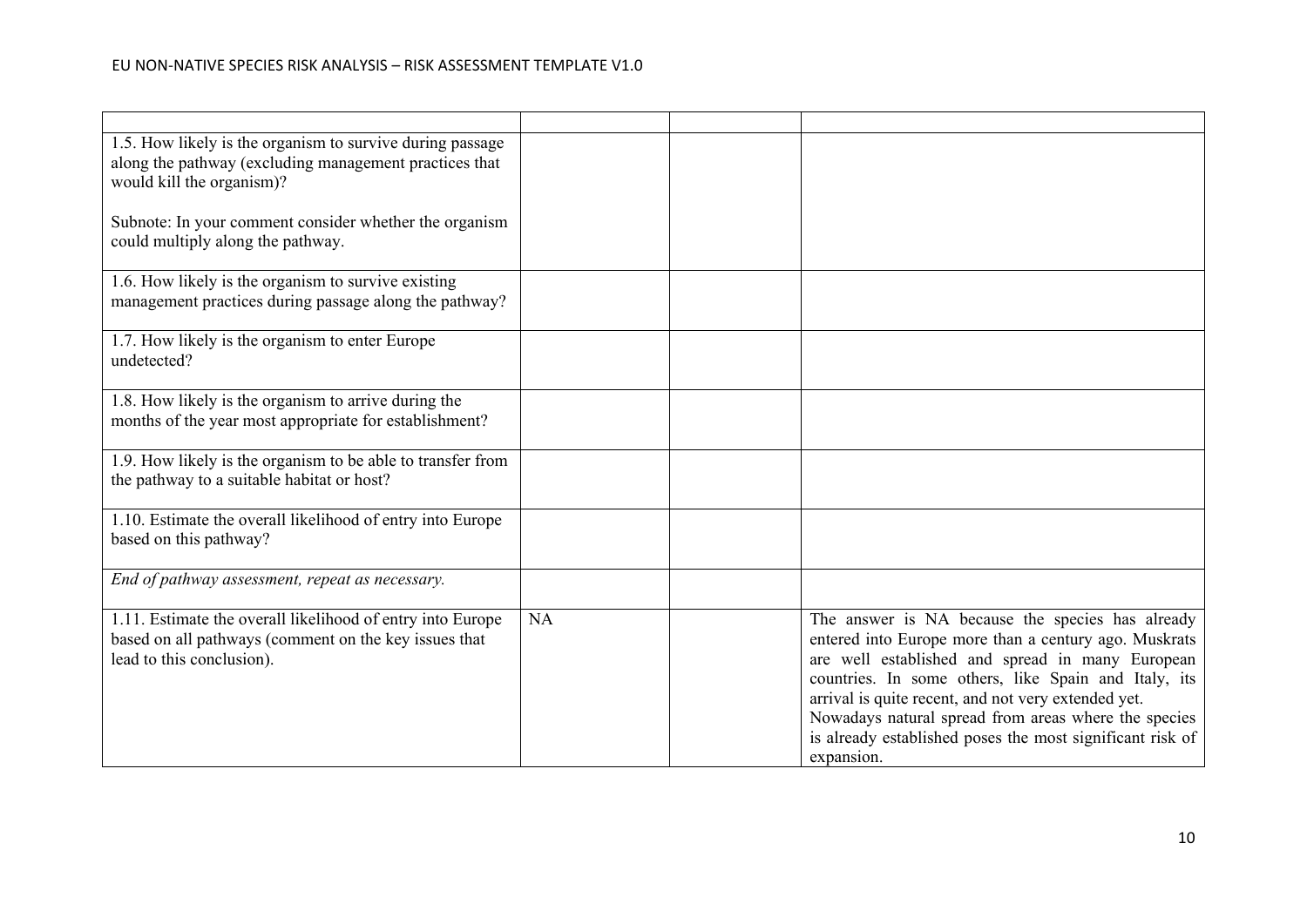## **PROBABILITY OF ESTABLISHMENT**

Important instructions:

• For organisms which are already well established in Europe, only complete questions 1.15 and 1.21 then move onto the spread section. If uncertain, check with the Non-native Species Secretariat.

| <b>QUESTION</b>                                                                                                                                                                                                                                                                                                              | <b>RESPONSE</b>                                                         | <b>CONFIDENCE</b>                  | <b>COMMENT</b>                                                                                                                                                                                                                                                                                                                                                                                                         |
|------------------------------------------------------------------------------------------------------------------------------------------------------------------------------------------------------------------------------------------------------------------------------------------------------------------------------|-------------------------------------------------------------------------|------------------------------------|------------------------------------------------------------------------------------------------------------------------------------------------------------------------------------------------------------------------------------------------------------------------------------------------------------------------------------------------------------------------------------------------------------------------|
| 1.12. How likely is it that the organism will be able to<br>establish in Europe based on the similarity between<br>climatic conditions in Europe and the organism's current<br>distribution?                                                                                                                                 | very unlikely<br>unlikely<br>moderately likely<br>likely<br>very likely | low<br>medium<br>high<br>very high |                                                                                                                                                                                                                                                                                                                                                                                                                        |
| 1.13. How likely is it that the organism will be able to<br>establish in Europe based on the similarity between other<br>abiotic conditions in Europe and the organism's current<br>distribution?                                                                                                                            | very unlikely<br>unlikely<br>moderately likely<br>likely<br>very likely | low<br>medium<br>high<br>very high |                                                                                                                                                                                                                                                                                                                                                                                                                        |
| 1.14. How likely is it that the organism will become<br>established in protected conditions (in which the<br>environment is artificially maintained, such as wildlife<br>parks, glasshouses, aquaculture facilities, terraria,<br>zoological gardens) in Europe?<br>Subnote: gardens are not considered protected conditions | very unlikely<br>unlikely<br>moderately likely<br>likely<br>very likely | low<br>medium<br>high<br>very high |                                                                                                                                                                                                                                                                                                                                                                                                                        |
| 1.15. How widespread are habitats or species necessary<br>for the survival, development and multiplication of the<br>organism in Europe?                                                                                                                                                                                     | moderately widespread                                                   | high                               | Muskrats inhabit inland surface water habitats. It<br>includes mostly freshwater habitats, such as<br>riverbanks with slow moving waters, lakes, ponds,<br>marshes and wetlands. O. zibethicus can also be<br>found in dikes along roads if they are close enough<br>to water (Triplet, 2015), it is also able to live in<br>estuaries, and can survive in brackish or salty<br>habitats (McConnell and Powers, 1995). |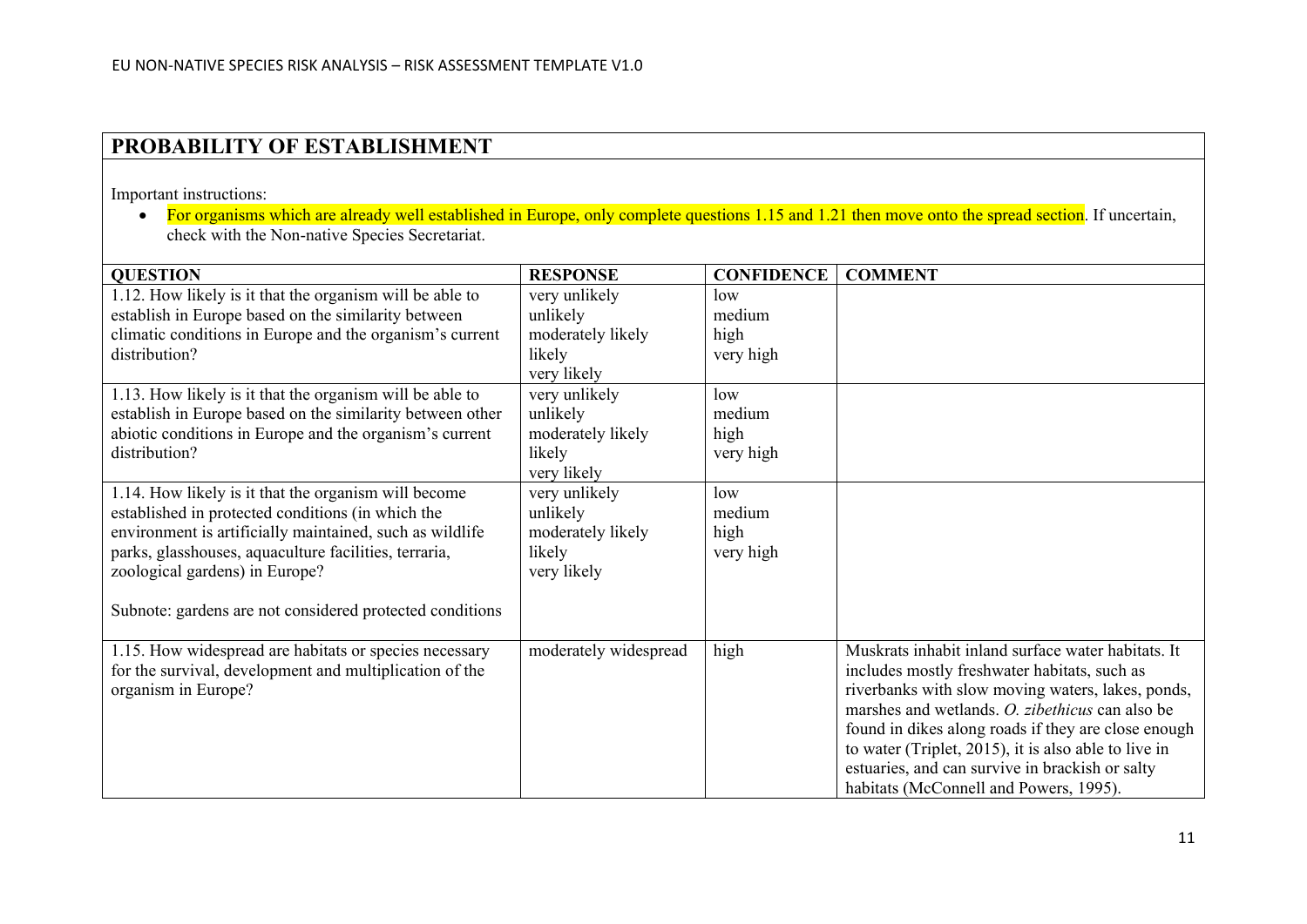|                                                                                                                                                                              |             |           | Overall, the kind of habitat the species needs is<br>moderately widespread through Europe, especially<br>in the atlantic, alpine, continental and boreal<br>bioregions.                                                                                                                                                                                                                                                                                            |
|------------------------------------------------------------------------------------------------------------------------------------------------------------------------------|-------------|-----------|--------------------------------------------------------------------------------------------------------------------------------------------------------------------------------------------------------------------------------------------------------------------------------------------------------------------------------------------------------------------------------------------------------------------------------------------------------------------|
|                                                                                                                                                                              |             |           | Higher precipitation in Northern Europe is<br>expected under a climate change scenario. This<br>would create more wet habitats to be available for<br>the species causing its expansion and population<br>increase. On the other hand, in Southern Europe,<br>the inland surface water habitats required by the<br>species are expected to decrease, both in surface<br>and numbers, as longer drought periods and dry<br>summers become dominant and dry them up. |
| 1.16. If the organism requires another species for critical<br>stages in its life cycle then how likely is the organism to<br>become associated with such species in Europe? | <b>NA</b>   |           | The answer is NA because the species does not<br>require an association to any particular organism.                                                                                                                                                                                                                                                                                                                                                                |
| 1.17. How likely is it that establishment will occur despite<br>competition from existing species in Europe?                                                                 | very likely | very high | The species establishment has already occurred in<br>most of the areas where it has been recorded in<br>Europe.<br>The main competitors are beavers and water voles<br>which live in the same habitat and especially in the<br>case of the latter, use the same food (Prūsaitė,<br>1988), but in for example the Netherlands these<br>species coexist.                                                                                                             |
| 1.18. How likely is it that establishment will occur despite<br>predators, parasites or pathogens already present in<br>Europe?                                              | very likely | very high | The species establishment has already occurred in<br>most of the areas where it has been recorded in<br>Europe, despite the presence of new predators,<br>parasites or pathogens found in its non-native area.<br>The American mink (Neovison vison), also<br>introduced to Europe, is a primary predator of<br>muskrat, which lives in the same habitat and<br>decimates whole families of muskrats (Holmengen                                                    |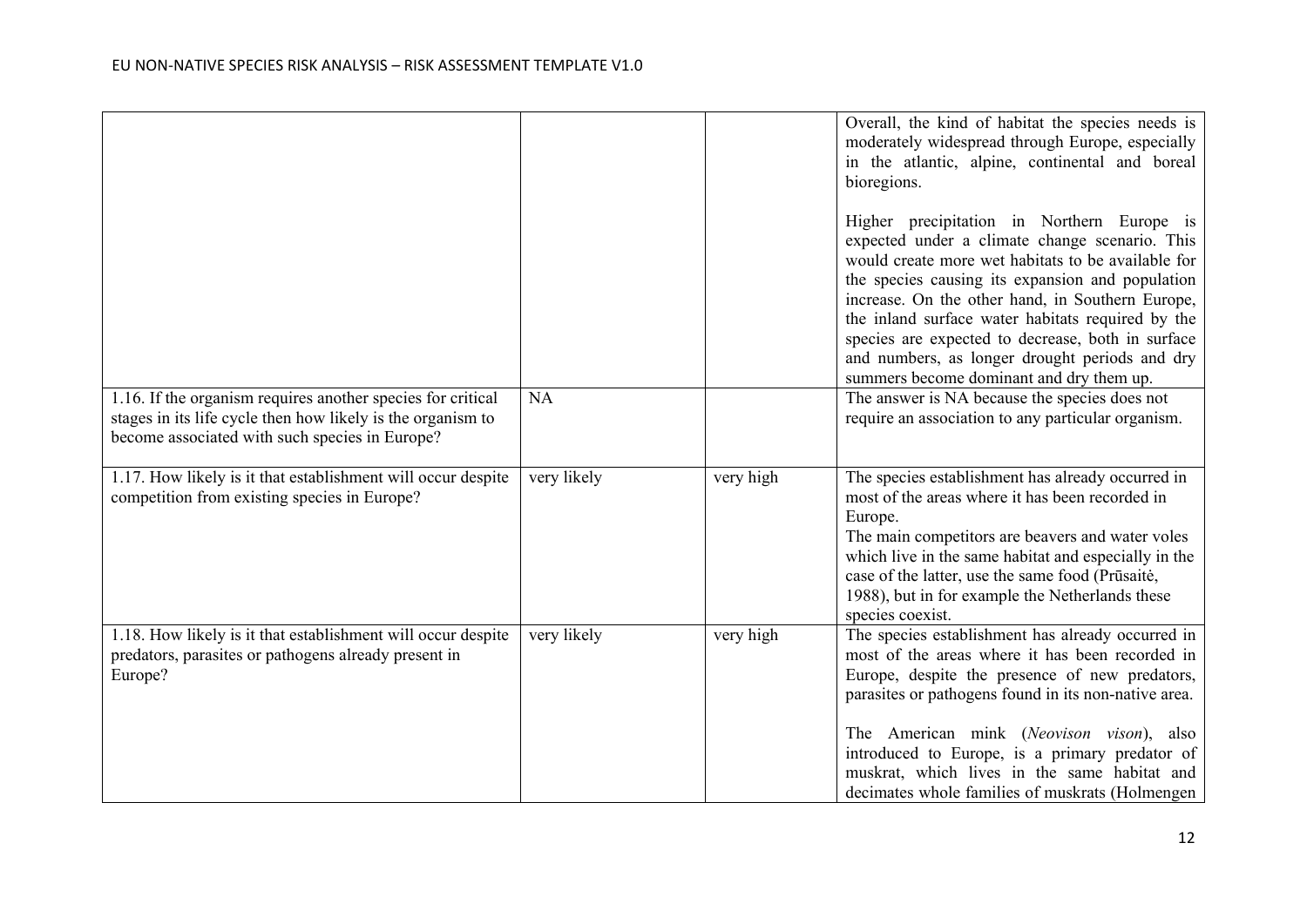|                                                                                                   |        |           | et al., 2009). Red fox (Vulpes vulpes), otters<br>(Lutra lutra), barn owls (Tyto alba) and harriers<br>( <i>Circus</i> spp.) also prey on muskrats ( <i>Genovesi</i> &<br>Scalera, 2008).<br>Parasites may reduce muskrat populations to a<br>great extent. For example in Sweden, Tularemia<br>disease (infection agent Francisella tularensis)<br>was recorded as the cause of decrease in muskrats<br>(Danell, 1996). Researchers have supposed that a<br>genetic monomorphism of muskrat of European<br>population may increase susceptibility to diseases<br>and parasites (Zachos et al., 2007). |
|---------------------------------------------------------------------------------------------------|--------|-----------|--------------------------------------------------------------------------------------------------------------------------------------------------------------------------------------------------------------------------------------------------------------------------------------------------------------------------------------------------------------------------------------------------------------------------------------------------------------------------------------------------------------------------------------------------------------------------------------------------------|
| 1.19. How likely is the organism to establish despite<br>existing management practices in Europe? | likely | very high | The extend of <i>O. zibethicus</i> current distribution<br>and population size in Europe and its high<br>reproduction rate are such that for decades it has<br>been obvious that eradication is no longer possible<br>(Birnbaum, 2013; Triplet, 2015). Eradication is<br>only possible on islands where there is no flow of<br>individuals. In continental situations, it is possible<br>to eradicate animals on one site, but pioneer<br>movements of young individuals can result in the<br>return of the species if a high pressure of capture is<br>not maintained (Triplet, 2015).                |
|                                                                                                   |        |           | Continued control campaigns over years have<br>proved to reduce harvest proportions for the same<br>or even increased trapping effort in Belgium and<br>the Netherlands. By these means, potential<br>flooding risk of low lying country caused by<br>muskrat damage is kept below a publicly<br>acceptable level in the Netherlands (Bos &<br>Ydenberg, 2011). Therefore, slowing the rate of<br>spread and controlling the population size in<br>critical situations remain the only realistic ways in                                                                                               |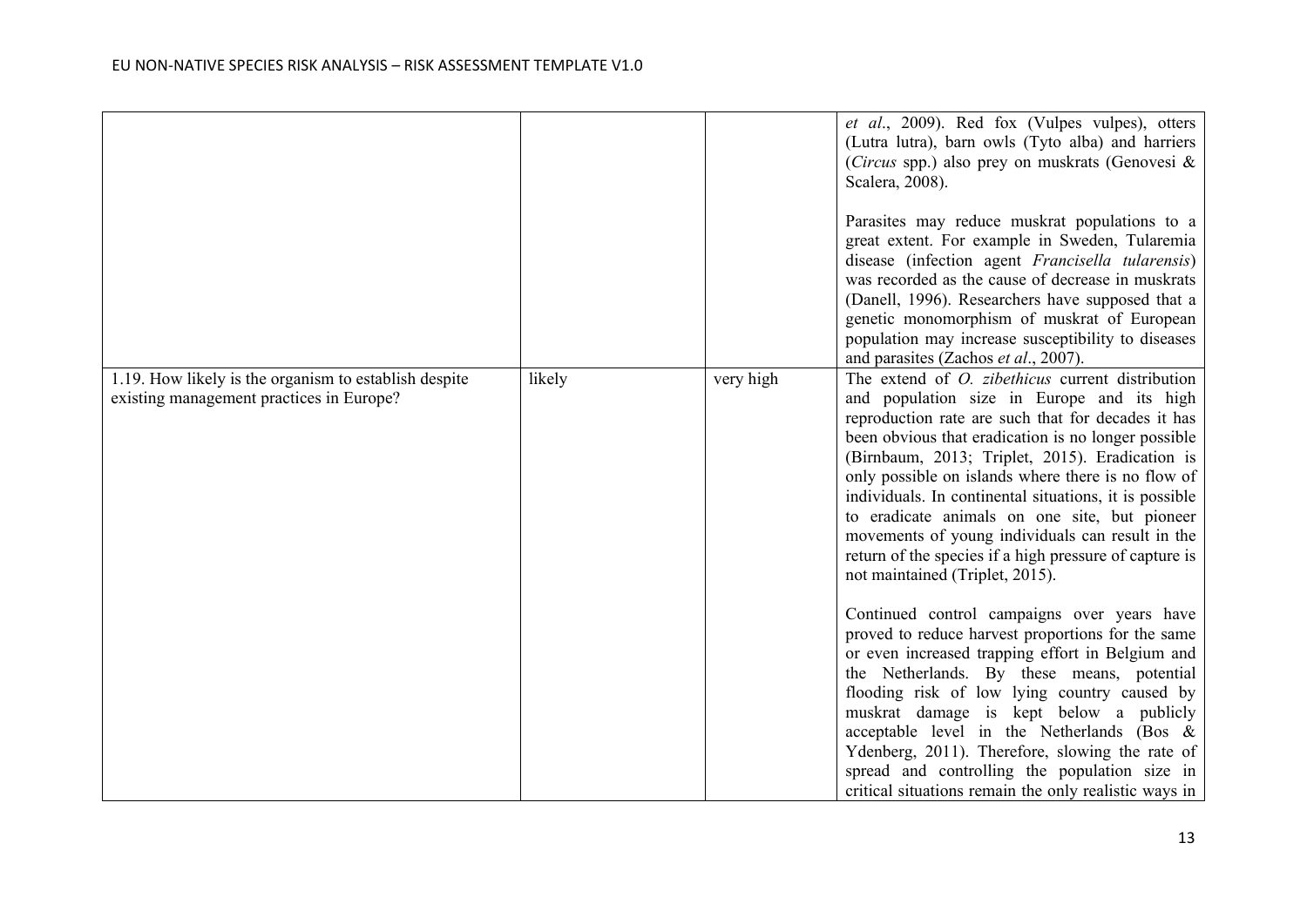|                                                                                                                                    |        |           | which this species can be controlled. Control<br>methods include trapping, shooting, poisoning,<br>disturbance, hunting and exclusion (Kadlec et al.,<br>2007). As an example, Finland has managed to<br>reduce its population from 600.000 to 6.000<br>specimens (Information provided by the Scientific<br>forum on this species' risk assessment).<br>Nevertheless, successful muskrat eradications<br>were carried out in UK and Ireland in the 1930's<br>(Genovesi, 2006), so at a smaller scale and in<br>isolated areas management practices have been<br>proven to work. |
|------------------------------------------------------------------------------------------------------------------------------------|--------|-----------|----------------------------------------------------------------------------------------------------------------------------------------------------------------------------------------------------------------------------------------------------------------------------------------------------------------------------------------------------------------------------------------------------------------------------------------------------------------------------------------------------------------------------------------------------------------------------------|
| 1.20. How likely are management practices in Europe to<br>facilitate establishment?                                                | likely | very high | Current management practices in Europe do not<br>prevent <i>O. zibethicus</i> from establishing. For this<br>very same reason the inclusion of the species in<br>the EU List of Invasive Species is decisive as it<br>will create the obligation for common European<br>actions. Only a unified and committed response<br>will be capable of tackling this problem.                                                                                                                                                                                                              |
| 1.21. How likely is it that biological properties of the<br>organism would allow it to survive eradication campaigns<br>in Europe? | likely | very high | Research cited by Kadlec et al. (2007) found that<br>numerous studies indicated that a population could<br>remain sustainable with 50-90% of animals<br>harvested every year. So, due to the high<br>reproduction rate of the species and to a high<br>dispersal of young individuals eradication is only<br>possible with very high control pressure (Triplet,<br>2015).<br>Here we provide some data on reproductive                                                                                                                                                           |
|                                                                                                                                    |        |           | parameters: gestation period expands from 30-47<br>days; litter size varies between 2- 14 pups; average<br>number of litters per year is 2 or 3 (and up to 6 in<br>favourable climatic and habitat conditions). Young<br>become sexually mature the spring following birth                                                                                                                                                                                                                                                                                                       |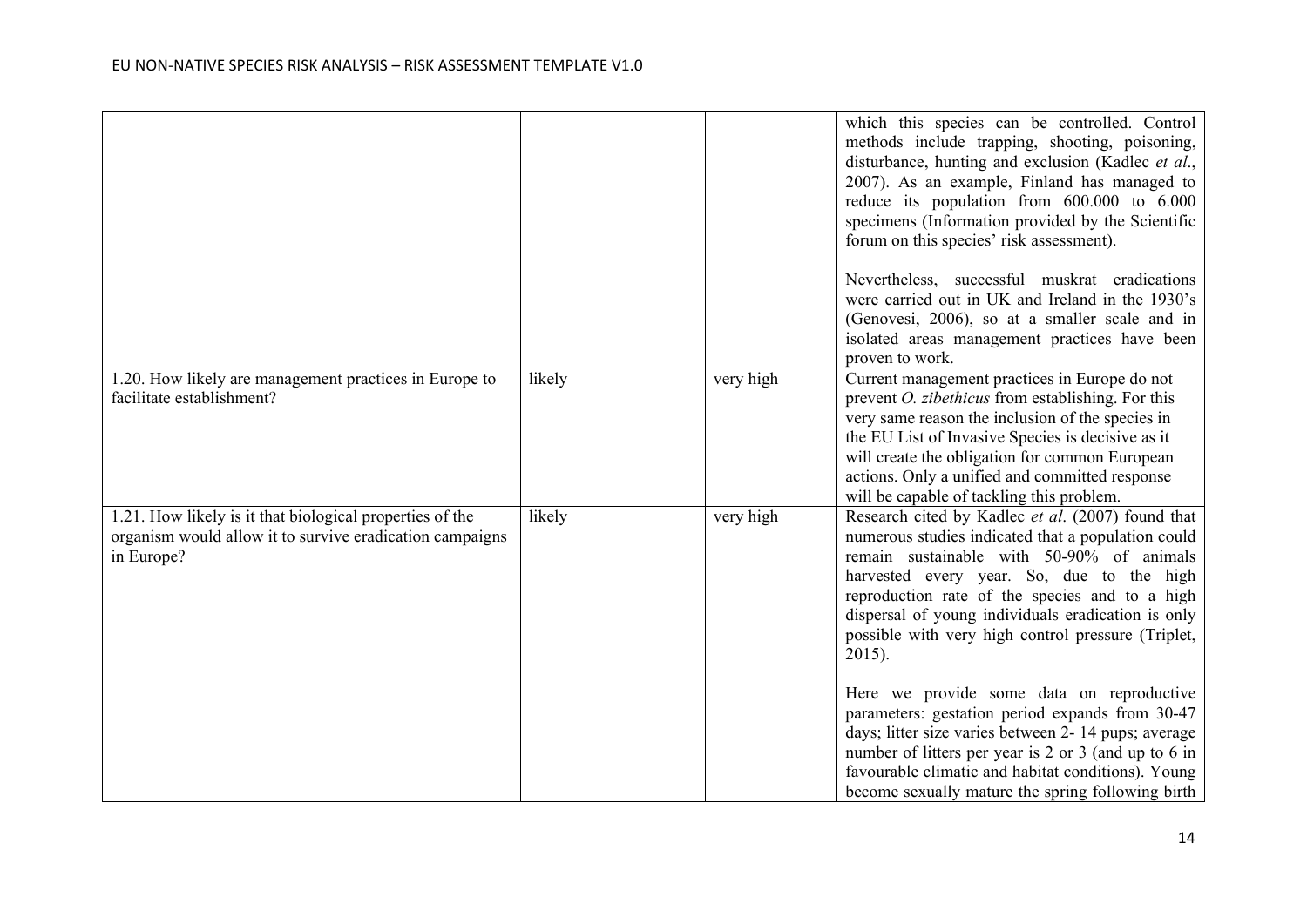|                                                                                                                                                                                          |  | (FACE, 2014; Genovesi, 2006).                                                                                                                                                                                                                                                                                                                                                                              |
|------------------------------------------------------------------------------------------------------------------------------------------------------------------------------------------|--|------------------------------------------------------------------------------------------------------------------------------------------------------------------------------------------------------------------------------------------------------------------------------------------------------------------------------------------------------------------------------------------------------------|
|                                                                                                                                                                                          |  | Nevertheless, successful muskrat eradications<br>were carried out in UK and Ireland in the 1930's<br>(Genovesi, 2006), so at a smaller scale and in<br>isolated areas management practices have been<br>proven to work. In the Netherlands, population<br>densities are controlled through high and constant<br>effort in areas where there is risk of flooding and<br>in turn flooding damage is minimal. |
| 1.22. How likely are the biological characteristics of the<br>organism to facilitate its establishment?                                                                                  |  |                                                                                                                                                                                                                                                                                                                                                                                                            |
| 1.23. How likely is the capacity to spread of the organism<br>to facilitate its establishment?                                                                                           |  |                                                                                                                                                                                                                                                                                                                                                                                                            |
| 1.24. How likely is the adaptability of the organism to<br>facilitate its establishment?                                                                                                 |  |                                                                                                                                                                                                                                                                                                                                                                                                            |
| 1.25. How likely is it that the organism could establish<br>despite low genetic diversity in the founder population?                                                                     |  |                                                                                                                                                                                                                                                                                                                                                                                                            |
| 1.26. Based on the history of invasion by this organism<br>elsewhere in the world, how likely is to establish in<br>Europe? (If possible, specify the instances in the<br>comments box.) |  |                                                                                                                                                                                                                                                                                                                                                                                                            |
| 1.27. If the organism does not establish, then how likely is<br>it that transient populations will continue to occur?                                                                    |  |                                                                                                                                                                                                                                                                                                                                                                                                            |
| Subnote: Red-eared Terrapin, a species which cannot re-<br>produce in GB but is established because of continual<br>release, is an example of a transient species.                       |  |                                                                                                                                                                                                                                                                                                                                                                                                            |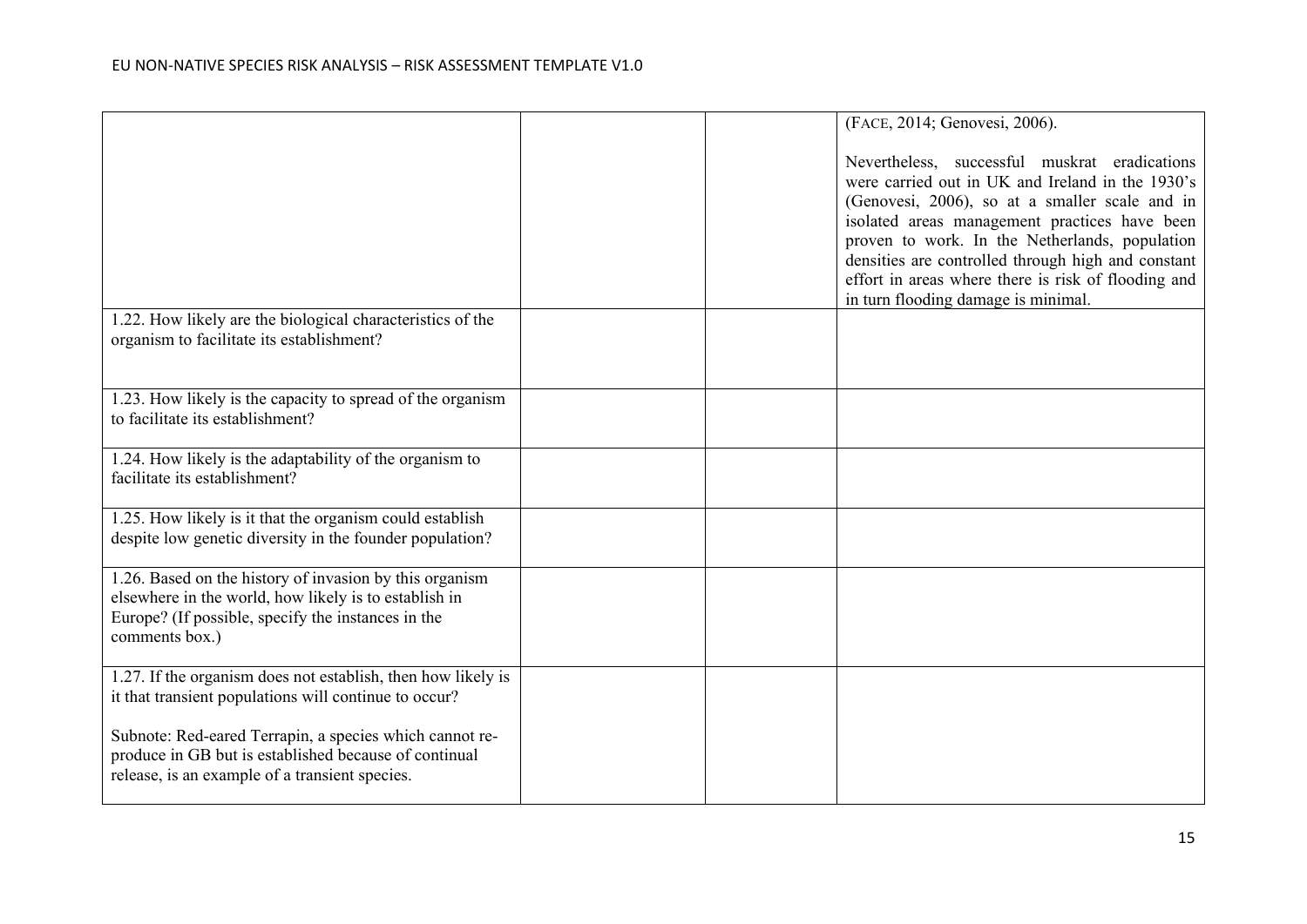| 1.28. Estimate the overall likelihood of establishment |  |  |
|--------------------------------------------------------|--|--|
| (mention any key issues in the comment box).           |  |  |
|                                                        |  |  |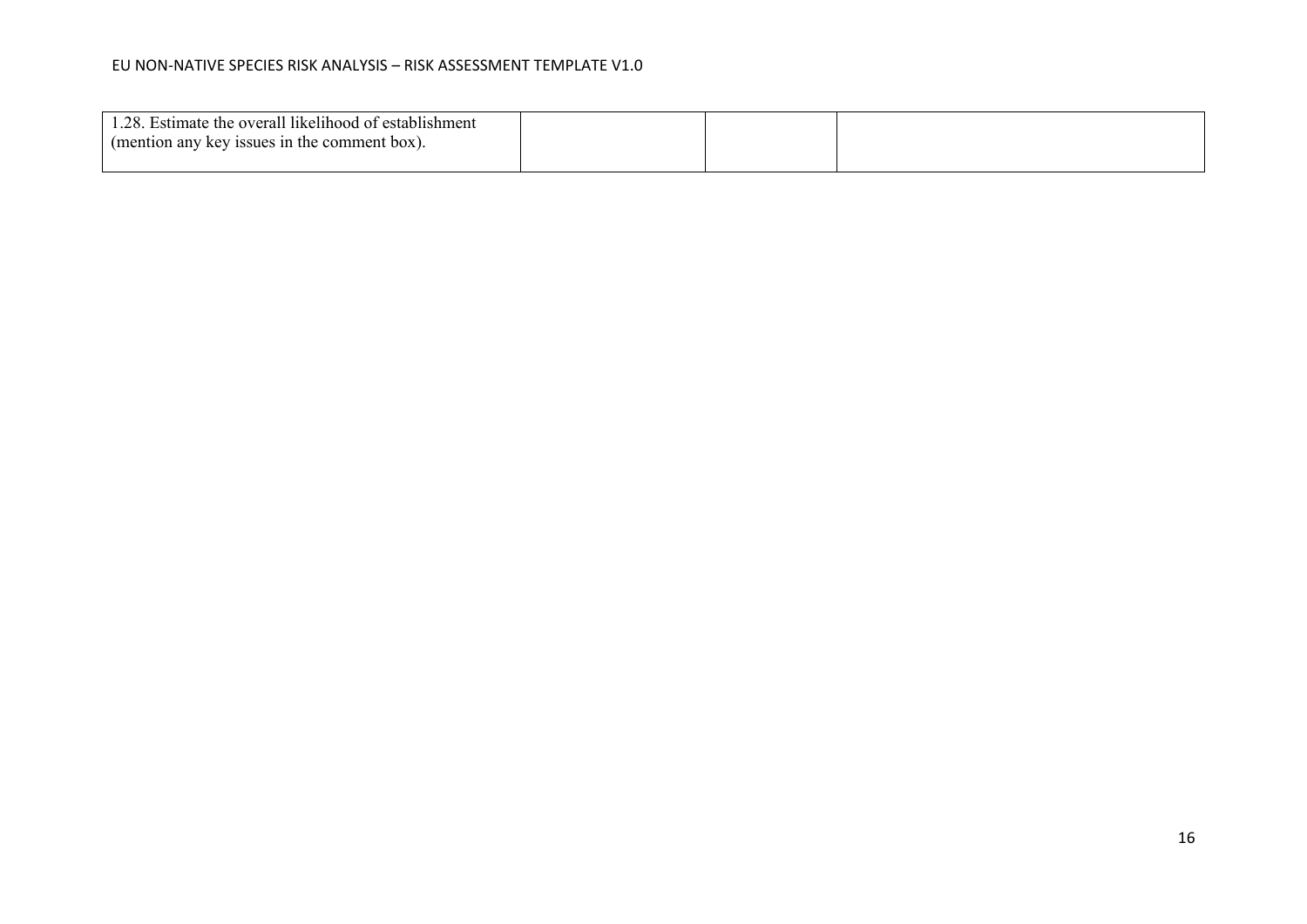# **PROBABILITY OF SPREAD**

Important notes:

• Spread is defined as the expansion of the geographical distribution of a pest within an area.

| <b>QUESTION</b>                                                                                                                                                        | <b>RESPONSE</b> | <b>CONFIDENCE</b> | <b>COMMENT</b>                                                                                                                                                                                                                                                                                                                                                                                                                                                                                                                                                                                                                                                                                                                                                                                   |
|------------------------------------------------------------------------------------------------------------------------------------------------------------------------|-----------------|-------------------|--------------------------------------------------------------------------------------------------------------------------------------------------------------------------------------------------------------------------------------------------------------------------------------------------------------------------------------------------------------------------------------------------------------------------------------------------------------------------------------------------------------------------------------------------------------------------------------------------------------------------------------------------------------------------------------------------------------------------------------------------------------------------------------------------|
| 2.1. How important is the expected spread of this<br>organism in Europe by natural means? (Please list and<br>comment on the mechanisms for natural spread.)           | massive         | very high         | Natural dispersal is the main component of range<br>expansion for <i>O. zibethicus</i> (Triplet, 2015). The<br>spreading front moves at a rate ranging from 0.9 to<br>25.4 km/year, corresponding to a diffusion coefficient<br>ranging from 51 to 230 km2/year (Danell, 1977;<br>Birnbaum, 2013; research cited by Kadlec et al.,<br>2007). In France, the range expanded at a rate of 3300<br>km <sup>2</sup> /year in the 25 years prior to 1959 (Aubry, 1959).<br>Muskrat introduction in Norway was accomplished<br>between 1980 and 1988 and in 1996 it has spread<br>almost over all parts of the country (Danell, 1996).<br><i>O. zibethicus</i> can migrate long distances (up to $160$<br>km/day) by rafting, being carried long distances by<br>river currents (Böhmer et al., 2001). |
| 2.2. How important is the expected spread of this<br>organism in Europe by human assistance? (Please list and<br>comment on the mechanisms for human-assisted spread.) | minimal         | high              | Nowadays, the market demand for muskrat fur is<br>almost nonexistent (Triplet, 2015) and hence<br>economic beneficial is almost nil. Moreover, muskrats<br>are not commonly perceived as pets nor are zoo<br>animals. For these reasons, it seems quite unlikely<br>that humans favour voluntarily the expansion of<br>muskrats in Europe.<br>In Spain, introduction, possession or trade of the<br>species is illegal under any purpose after the<br>publication of Act 630/2013, 2 <sup>nd</sup> August, that<br>regulates the Spanish Catalogue of Invasive Alien<br>Species.                                                                                                                                                                                                                 |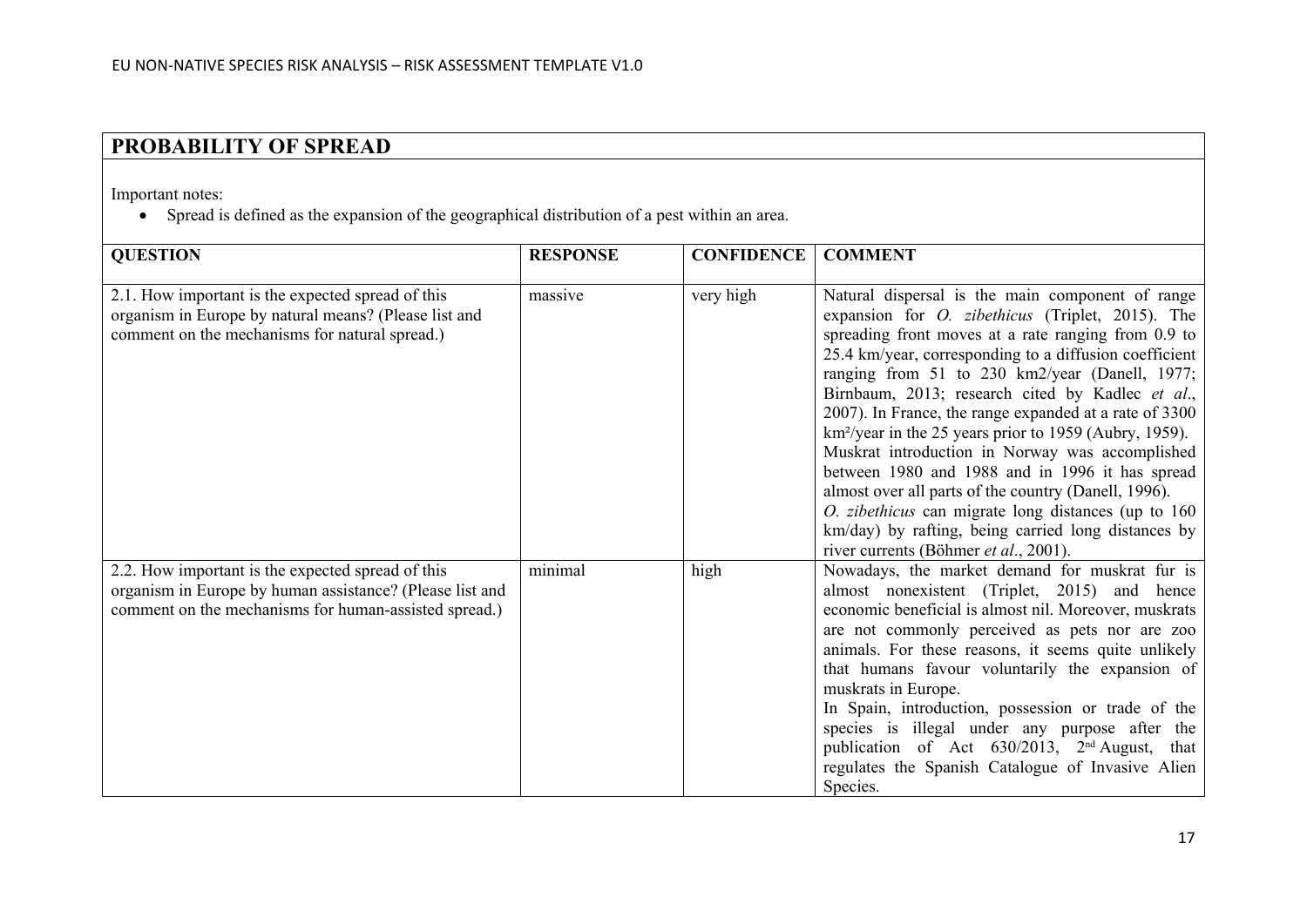| 2.3. Within Europe, how difficult would it be to contain    | very difficult     | very high | The extend of <i>O. zibethicus</i> current distribution and                                             |
|-------------------------------------------------------------|--------------------|-----------|---------------------------------------------------------------------------------------------------------|
| the organism?                                               |                    |           | population size in Europe and its high reproduction                                                     |
|                                                             |                    |           | rate are such that for decades it has been obvious that                                                 |
|                                                             |                    |           | eradication is no longer possible (Birnbaum, 2013).                                                     |
|                                                             |                    |           | Other sources recognized that eradication is only                                                       |
|                                                             |                    |           | possible with very high control pressure (Triplet,                                                      |
|                                                             |                    |           | $2015$ ).                                                                                               |
|                                                             |                    |           |                                                                                                         |
|                                                             |                    |           | Slowing the rate of spread and controlling the                                                          |
|                                                             |                    |           | population size in critical situations remain the only                                                  |
|                                                             |                    |           | realistic ways in which this species can be controlled.                                                 |
|                                                             |                    |           | Control methods include trapping,<br>shooting,<br>poisoning, disturbance, hunting and exclusion (Kadlec |
|                                                             |                    |           | <i>et al.</i> , 2007).                                                                                  |
|                                                             |                    |           |                                                                                                         |
|                                                             |                    |           | Nevertheless, successful muskrat eradications were                                                      |
|                                                             |                    |           | carried out in UK and Ireland in the 1930's                                                             |
|                                                             |                    |           | (Genovesi, 2006) within 10 years of introduction, so                                                    |
|                                                             |                    |           | at a smaller scale and in isolated areas management                                                     |
|                                                             |                    |           | practices have been proven to work.                                                                     |
| 2.4. Based on the answers to questions on the potential for | All continental    | high      | O. zibethicus is already spread throughout most of the                                                  |
| establishment and spread in Europe, define the area         | Europe where there |           | EU. Only in the southern most countries it has an                                                       |
| endangered by the organism.                                 | are freshwater     |           | incipient distribution. Such is the case of Spain                                                       |
|                                                             | habitats           |           | (Elosegui, 2004; EuskadiNet, 2015) and Italy and                                                        |
|                                                             |                    |           | Greece, also listed on the DAISIE online factsheet                                                      |
|                                                             |                    |           | (http://www.europe-                                                                                     |
|                                                             |                    |           | aliens.org/speciesFactsheet.do?speciesId=52887#).                                                       |
|                                                             |                    |           | The spread of the species is likely to happen along the                                                 |
|                                                             |                    |           | Continental region of Italy and the Atlantic region of                                                  |
|                                                             |                    |           | Spain, allowing, in this case, the expansion of the                                                     |
|                                                             |                    |           | species along the northern part of Spain and its arrival                                                |
|                                                             |                    |           | to north Portugal. In Spain and Italy, it could also                                                    |
|                                                             |                    |           | spread its distribution to humid areas of the                                                           |
|                                                             |                    |           | neighbouring Mediterranean region. It is of major                                                       |
|                                                             |                    |           | importance to avoid the spread of the species in these                                                  |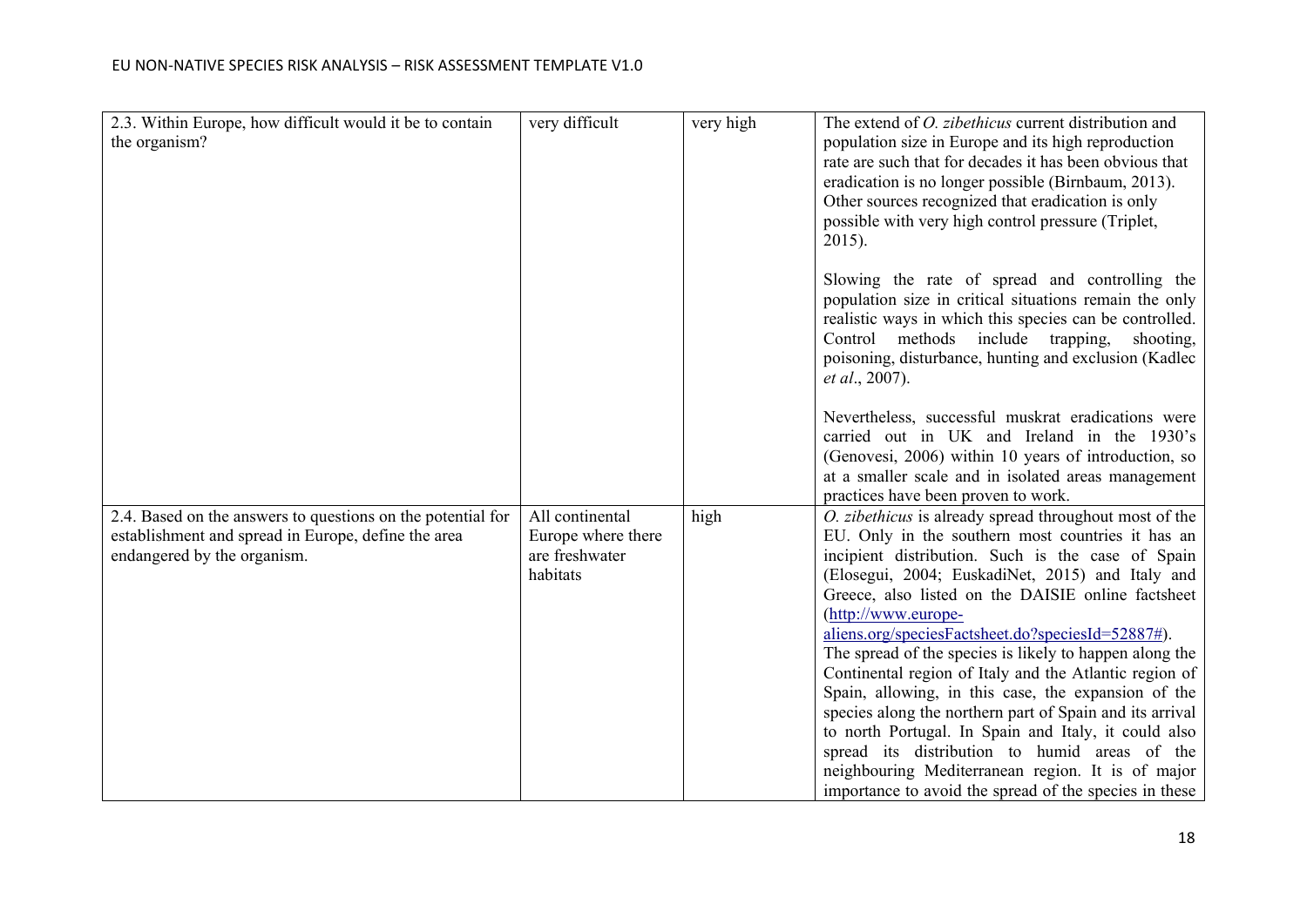|                                                                                                                                                                                                       |            |           | countries (mainly Spain and Italy), and to act as soon<br>as possible, before the chance to control it gets<br>absolutely out of reach as it is already in the rest of<br>Europe.                                                                                                                                                                                                                                                                               |
|-------------------------------------------------------------------------------------------------------------------------------------------------------------------------------------------------------|------------|-----------|-----------------------------------------------------------------------------------------------------------------------------------------------------------------------------------------------------------------------------------------------------------------------------------------------------------------------------------------------------------------------------------------------------------------------------------------------------------------|
| 2.5. What proportion (%) of the area/habitat suitable for<br>establishment (i.e. those parts of Europe were the species<br>could establish), if any, has already been colonised by the<br>organism?   | $90 - 100$ | very high | About 90% of the area is suitable for establishment.<br>See answer above.                                                                                                                                                                                                                                                                                                                                                                                       |
| 2.6. What proportion $(\%)$ of the area/habitat suitable for<br>establishment, if any, do you expect to have been invaded<br>by the organism five years from now (including any<br>current presence)? | 90-100     | very high | If the species spread is not controlled in Spain, Italy<br>and Sweden it will likely continue its expansion along<br>the Continental region of Italy, south of Sweden and<br>the Atlantic region of Spain, allowing, in this case, the<br>spread of the species along the northern part of Spain<br>and its arrival to north Portugal. In Spain and Italy, it<br>could also spread its distribution to humid areas of the<br>neighbouring Mediterranean region. |
| 2.7. What other timeframe (in years) would be appropriate<br>to estimate any significant further spread of the organism<br>in Europe? (Please comment on why this timeframe is<br>chosen.)            | 40         | medium    | Taking into account the dispersion rates given in<br>answer 2.1, the spread of the species front from its<br>settlements in Spain (close to the border with France),<br>to the NW corner of Spain would take at least 30<br>years (estimated time for 700km distance with a rate<br>of 25km progress of the distribution front per year).                                                                                                                       |
| 2.8. In this time frame what proportion $(\%)$ of the<br>endangered area/habitat (including any currently occupied<br>areas/habitats) is likely to have been invaded by this<br>organism?             | 90-100     | very high | About 100% of the area suitable for establishment.                                                                                                                                                                                                                                                                                                                                                                                                              |
| 2.9. Estimate the overall potential for future spread for<br>this organism in Europe (using the comment box to<br>indicate any key issues).                                                           | rapidly    | very high | Field data on dispersion and spread of the front<br>distribution of the species have proved that muskrats<br>have a high potential for continuing its expansion<br>across Europe and reach the small part of the suitable<br>area still unoccupied (See answer 2.1).<br>Natural spread is already reaching new regions of<br>Europe where the species was not present 25 years                                                                                  |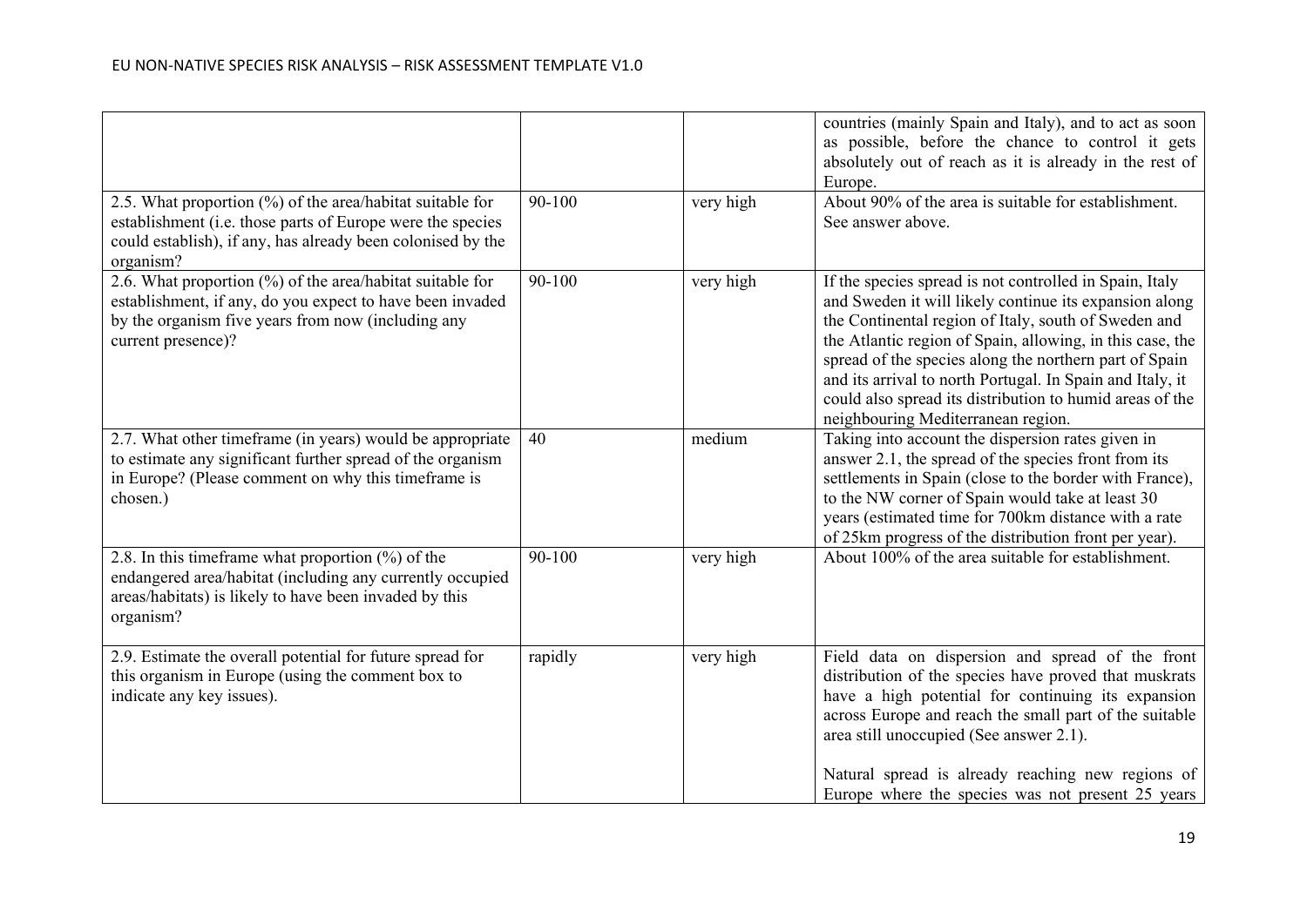|  | ago, such as North-Eastern Italy and Northern Spain.        |
|--|-------------------------------------------------------------|
|  | Due to similar climatic and ecological conditions to        |
|  | other areas where the species has successfully spread       |
|  | and established, the expansion of <i>O. zibethicus</i> over |
|  | the whole Atlantic region of Spain, and its                 |
|  | continuation into Portugal, and over the whole              |
|  | Continental region of Italy is a real risk. The dispersal   |
|  | of <i>O.zibethicus</i> southwards in Sweden is also a fact  |
|  | (Birnbaum, 2013).                                           |
|  |                                                             |
|  | If climate change predictions are met, more                 |
|  | precipitation on Northern Europe will favour                |
|  | availability of wet habitats for the species, which will    |
|  | not take much time to be colonized by the species.          |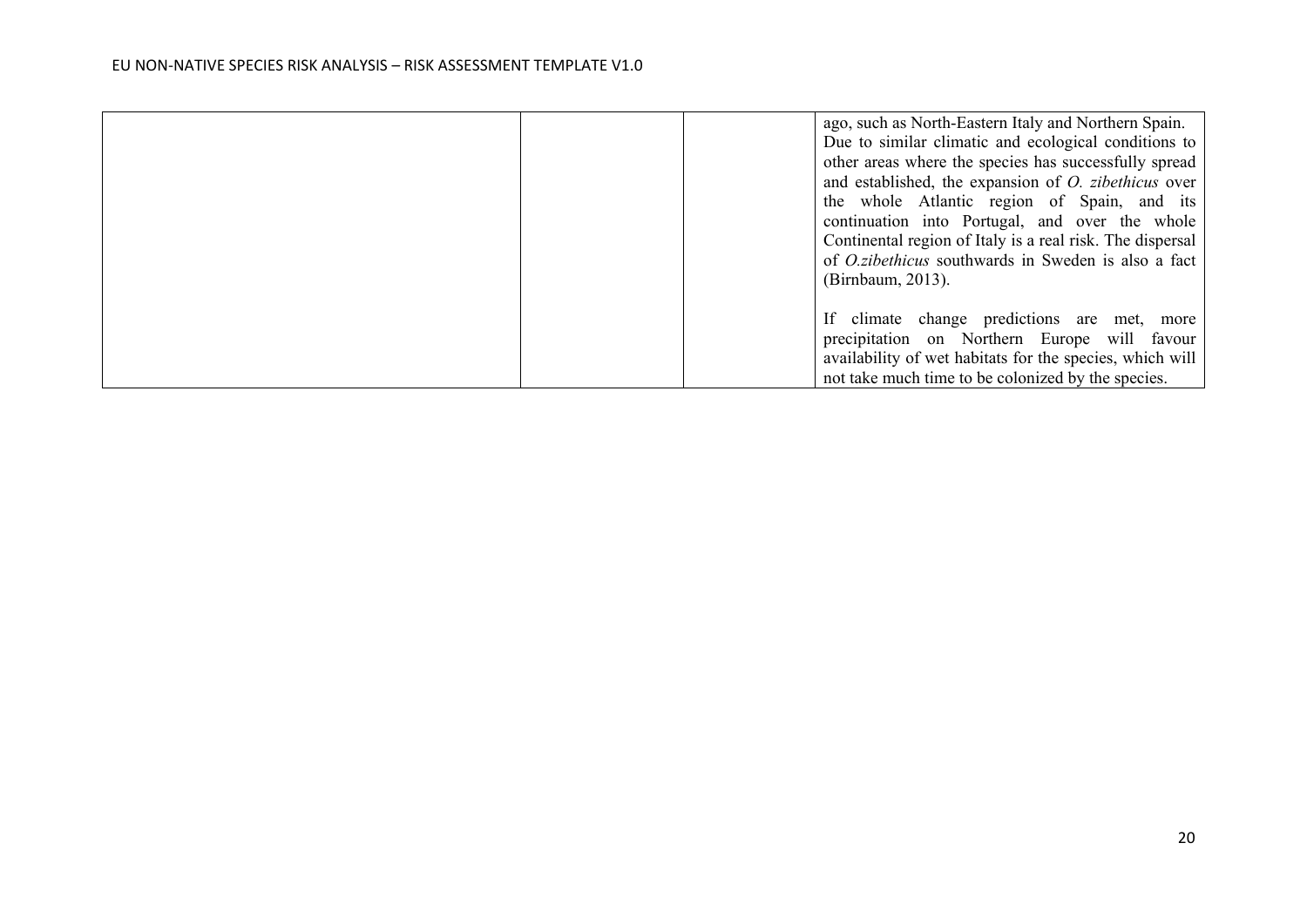## **PROBABILITY OF IMPACT**

Important instructions:

- When assessing potential future impacts, climate change should not be taken into account. This is done in later questions at the end of the assessment.
- Where one type of impact may affect another (e.g. disease may also cause economic impact) the assessor should try to separate the effects (e.g. in this case note the economic impact of disease in the response and comments of the disease question, but do not include them in the economic section).
- Note questions 2.10-2.14 relate to economic impact and 2.15-2.21 to environmental impact. Each set of questions starts with the impact elsewhere in the world, then considers impacts in Europe separating known impacts to date (i.e. past and current impacts) from potential future impacts. Key words are in bold for emphasis.

| <b>QUESTION</b>                                                                                                                                       | <b>RESPONSE</b> | <b>CONFIDENCE</b> | <b>COMMENTS</b>                                                                                                                                                                                                                                                                                                                                                                                                                                                                                                                                                                                                                                                                                                                                                                                                                                                                                                                                                                                                                                                                                                                                 |
|-------------------------------------------------------------------------------------------------------------------------------------------------------|-----------------|-------------------|-------------------------------------------------------------------------------------------------------------------------------------------------------------------------------------------------------------------------------------------------------------------------------------------------------------------------------------------------------------------------------------------------------------------------------------------------------------------------------------------------------------------------------------------------------------------------------------------------------------------------------------------------------------------------------------------------------------------------------------------------------------------------------------------------------------------------------------------------------------------------------------------------------------------------------------------------------------------------------------------------------------------------------------------------------------------------------------------------------------------------------------------------|
| 2.10. How great is the economic loss caused by the<br>organism within its existing geographic range, including<br>the cost of any current management? | massive         | very high         | Muskrats cause extensive damage to crops, irrigation<br>structures, roads, railroads and dams. They also cause<br>damage to flood protection structures (destabilization of<br>flood dikes). In some cases they undermine fences or<br>cause bogging of machinery. It has also a potential<br>impact on aquaculture industry (chewing through nets<br>and fish traps) (Birnbaum, 2013). Ondatra zibethicus<br>could weaken riverbanks with their burrowing<br>activities; this impact is especially important for the<br>first species (Panzacchi et al., 2007).<br>Control methods include trapping, shooting, poisoning,<br>disturbance, hunting and exclusion (Kadlec et al.,<br>$2007$ ).<br>In Germany the estimated cost of the economic loss<br>caused by muskrats was more than 12 million euro in<br>2003 (Reinhardt et al., 2003). Only management costs<br>in the Netherlands rose to 35 million euro per year in<br>2007 (Bos & Ydenberg, 2011).<br>Extrapolating these amounts to all EU countries where<br>the species is present yields more than 13 million euro<br>that is the threshold for considering a <i>massive</i> cost |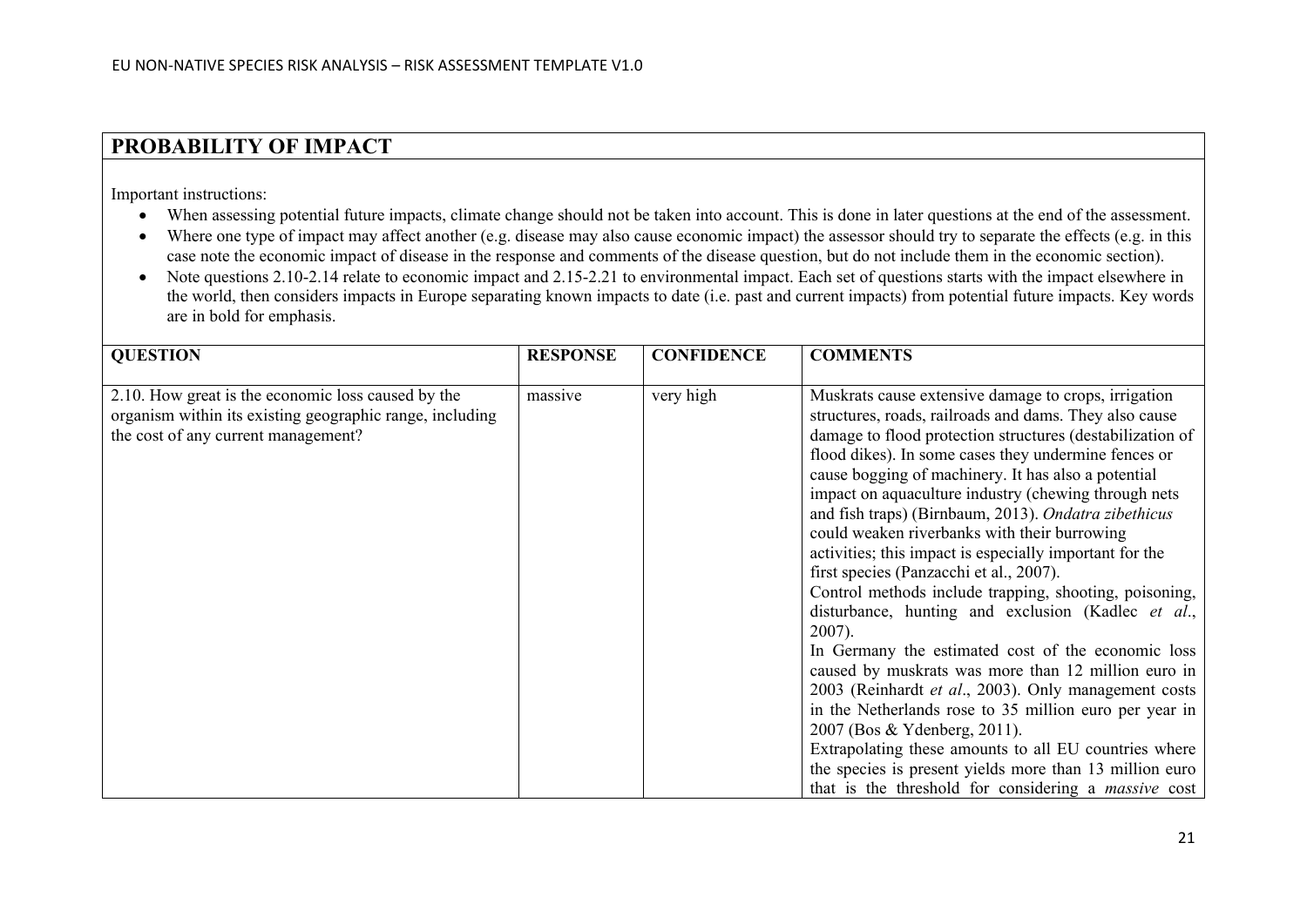|                                                                                                                                                      |         |        | according to the classification provided in the 'Impact<br>Assessment Guidance' from UK.                                                                                                                                                                                                                                                                                                                                                       |
|------------------------------------------------------------------------------------------------------------------------------------------------------|---------|--------|------------------------------------------------------------------------------------------------------------------------------------------------------------------------------------------------------------------------------------------------------------------------------------------------------------------------------------------------------------------------------------------------------------------------------------------------|
| 2.11. How great is the economic cost of the organism<br>currently in Europe excluding management costs (include<br>any past costs in your response)? | massive | medium | According to the generic scoring system that compares<br>the impact of alien mammals in Europe developed by<br>Nentwig et al (2010), O. zinbethicus is the second<br>species (after Rattus norvegicus) out of 34 species<br>assessed with a highest economic actual impact in<br>Europe.                                                                                                                                                       |
|                                                                                                                                                      |         |        | In Germany the costs of economic impacts caused by $O$ .<br>zibethicus are estimated to be 12,400,000 euros per year<br>( $\in$ 4.6 mln/yr for sanitary aspects, $\in$ 2.3 mln/yr for<br>maintenance of waterways, $\epsilon$ 1.9 mln/yr for impacts to<br>hatcheries and fish breeders by damaging ponds and<br>dams. The difference is allocated to control measures<br>that are excluded from this section) (Reinhardt et al.,<br>$2003$ ). |
|                                                                                                                                                      |         |        | Germany represents about one third of the area where<br>the species has shown signs of invasiveness (see answer<br>to question 3), and hence economic cost at the European<br>level have been extrapolated to be massive.<br>In Spain, economic costs have not been quantified, but                                                                                                                                                            |
|                                                                                                                                                      |         |        | are expected to be minor due to the reduced extension<br>of the species, for the moment.                                                                                                                                                                                                                                                                                                                                                       |
| 2.12. How great is the economic cost of the organism<br>likely to be in the future in Europe excluding management<br>costs?                          | massive | high   | There are not future estimates on the economic loss<br>caused by <i>O. zibethicus</i> in Europe (nor in Spain), but it<br>is quite likely that current levels (or higher) experience<br>no change.                                                                                                                                                                                                                                             |
| 2.13. How great are the economic costs associated with<br>managing this organism currently in Europe (include any<br>past costs in your response)?   | massive | medium | The strategy to manage muskrat populations in the<br>Netherlands over the past four decades has been to<br>kill/capture animals during the whole year, all over the<br>country at a cost of 35 million euro per year in 2007<br>(Bos & Ydenberg, 2011).                                                                                                                                                                                        |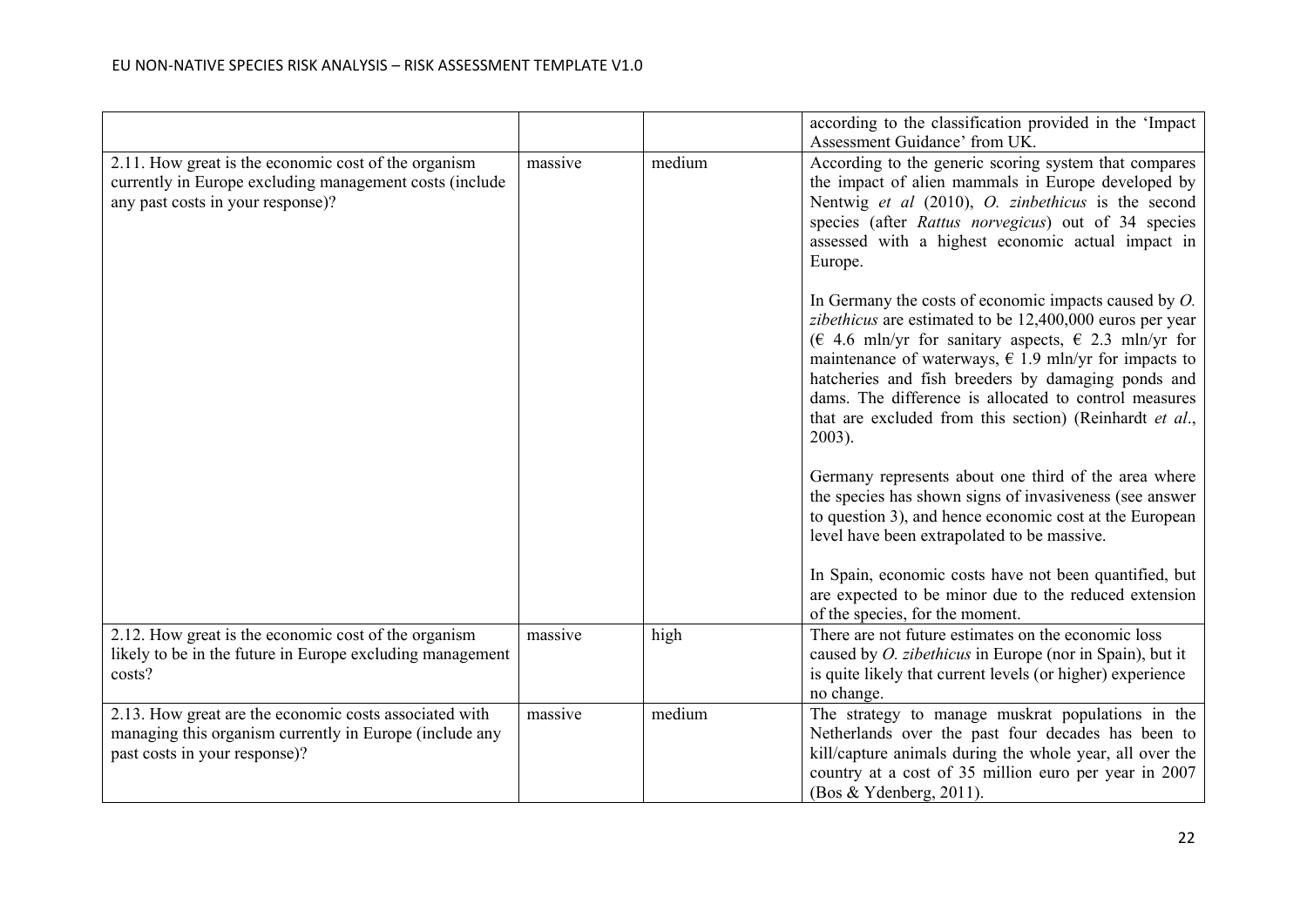|                                                                                                                               |         |           | Cost of eradication efforts in Germany are estimated to<br>over € 3 mln/year (Reinhardt et al., 2003).<br>Although those references offer very divergent data, it<br>is clear that managing this species across all Europe<br>would have an estimated <i>massive</i> cost, since just control<br>measures in the Netherlands exceeds the 13 million<br>euro threshold according to the classification provided<br>in the 'Impact Assessment Guidance' from UK. Yearly<br>control cost is 30 million euro in the Netherlands<br>(Information provided by the Scientific forum on this<br>species' risk assessment)<br>In Spain, where the populations is still small and under<br>control, yearly management cost is estimated to be<br><i>minimal</i> , according to the classification of the 'Impact<br>Assessment Guidance' from UK |
|-------------------------------------------------------------------------------------------------------------------------------|---------|-----------|----------------------------------------------------------------------------------------------------------------------------------------------------------------------------------------------------------------------------------------------------------------------------------------------------------------------------------------------------------------------------------------------------------------------------------------------------------------------------------------------------------------------------------------------------------------------------------------------------------------------------------------------------------------------------------------------------------------------------------------------------------------------------------------------------------------------------------------|
| 2.14. How great are the economic costs associated with<br>managing this organism likely to be in the future in<br>Europe?     | massive | low       | There are not estimates on the economic cost associated<br>with managing <i>O. zibethicus</i> in Europe (nor in Spain) in<br>the future. It all depends on how strong the will of the<br>authorities to control the species is.                                                                                                                                                                                                                                                                                                                                                                                                                                                                                                                                                                                                        |
| 2.15. How important is environmental harm caused by the<br>organism within its existing geographic range excluding<br>Europe? | major   | very high | The environmental harm caused by muskrat outside its<br>native range is massive. The species impacts<br>biodiversity components in different ways:                                                                                                                                                                                                                                                                                                                                                                                                                                                                                                                                                                                                                                                                                     |
|                                                                                                                               |         |           | Impact on habitats:<br>O.zibethicus feeds mainly on plants of the reed belt<br>communities (Diemer, 1996), particularly on common<br>reed (Phragmites communis). Although O. zibethicus is<br>considered a generalist species in terms of its diet, it<br>predominantly eats only a few species (Ramsgaard,<br>2005), and just one animal is capable of cropping $1,5m^2$<br>per night (Burghause, 1988). The result is that an<br>overabundance of <i>O. zibethicus</i> can modify the vegetal                                                                                                                                                                                                                                                                                                                                        |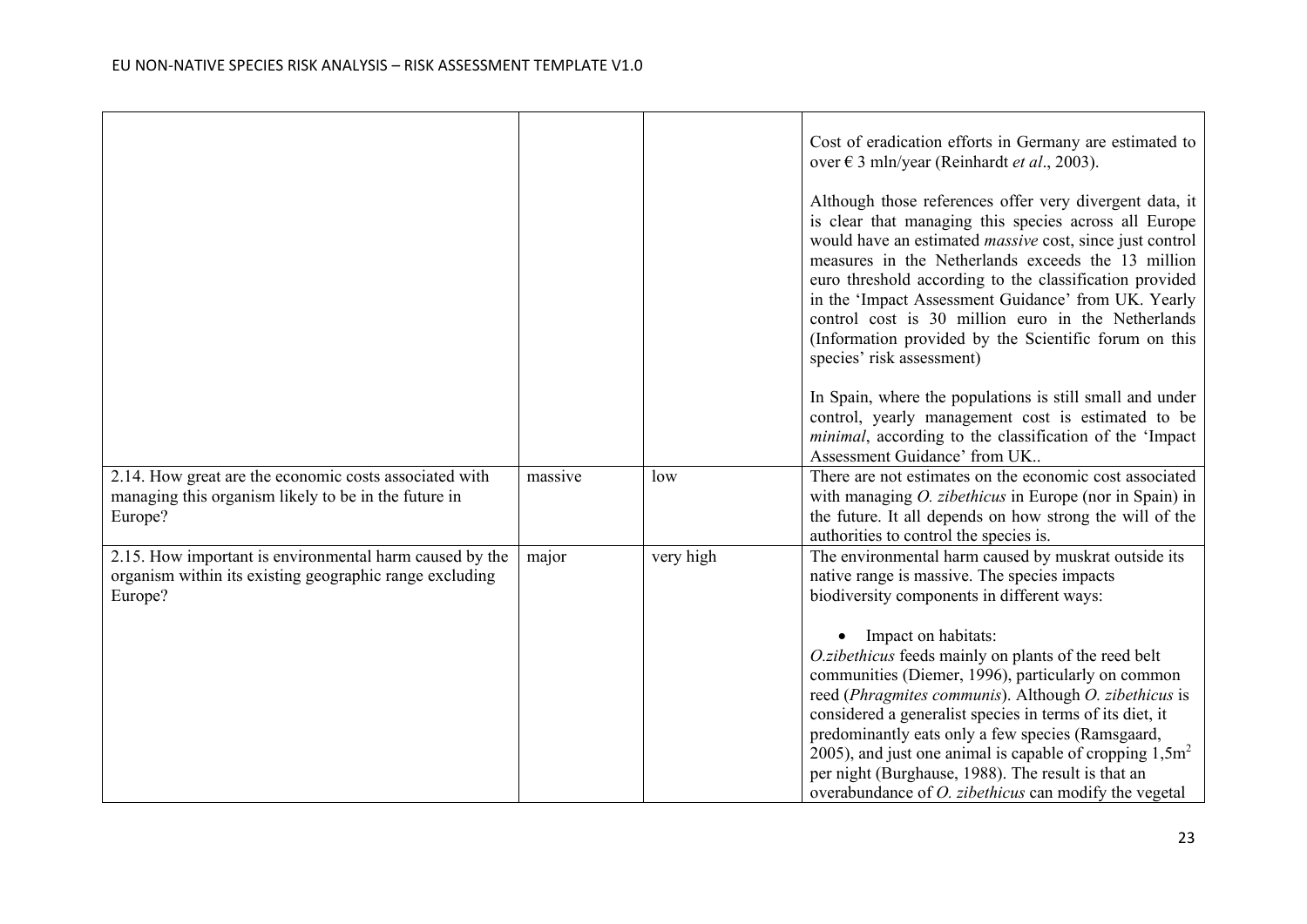|                                                                                                                                                                             |       |           | landscape (Kadlec <i>et al.</i> , 2007) causing changes in the<br>composition and structure of littoral vegetation and reed<br>beds decline (Danell 1977, 1979). This change in<br>vegetation affects communities of aquatic invertebrates<br>(Nummi et al., 2006) and destroys fish nurseries<br>(Branquart et al., 2011).<br>Muskrats also like to dig for roots of water plants (eg.                                                                                                                                                                                                                                                                                                          |
|-----------------------------------------------------------------------------------------------------------------------------------------------------------------------------|-------|-----------|--------------------------------------------------------------------------------------------------------------------------------------------------------------------------------------------------------------------------------------------------------------------------------------------------------------------------------------------------------------------------------------------------------------------------------------------------------------------------------------------------------------------------------------------------------------------------------------------------------------------------------------------------------------------------------------------------|
|                                                                                                                                                                             |       |           | Helianthus tuberosus) in river plains (Burghause,<br>1996), and this burrowing activity degrades river banks<br>and affects river flow.                                                                                                                                                                                                                                                                                                                                                                                                                                                                                                                                                          |
|                                                                                                                                                                             |       |           | • Impact on species:<br>O. zibethicus may sometime feed on bivalves,<br>crustaceans and insects, and can exert a strong predation<br>pressure on endangered taxa, such as Anodonta, Unio,<br>and the freshwater pearl mussel Margaritifera<br>margaritifera (Hochwald, 1990; Zimmermann et al.,<br>2000). This indirectly affects rare fish species that<br>deposit their eggs in bivalves, such as the bitterling<br>(Rhodeus amarus). Especially severe impact on<br>threatened mussel populations is noticeable in<br>Luxembourg and Austria (Information provided by the<br>Scientific forum on this species' risk assessment).<br>It also impacts on fledglings as well as on adult ground- |
|                                                                                                                                                                             |       |           | nesting birds, and on fishes (Triplet, 2015).<br>It could also act as a reservoir of different parasites,<br>affecting the heath of both humans and of domestic<br>animals and causes damages to agriculture (Branquart et<br>al., 2011).                                                                                                                                                                                                                                                                                                                                                                                                                                                        |
| 2.16. How important is the impact of the organism on<br>biodiversity (e.g. decline in native species, changes in<br>native species communities, hybridisation) currently in | major | very high | Same as answer to question 2.15                                                                                                                                                                                                                                                                                                                                                                                                                                                                                                                                                                                                                                                                  |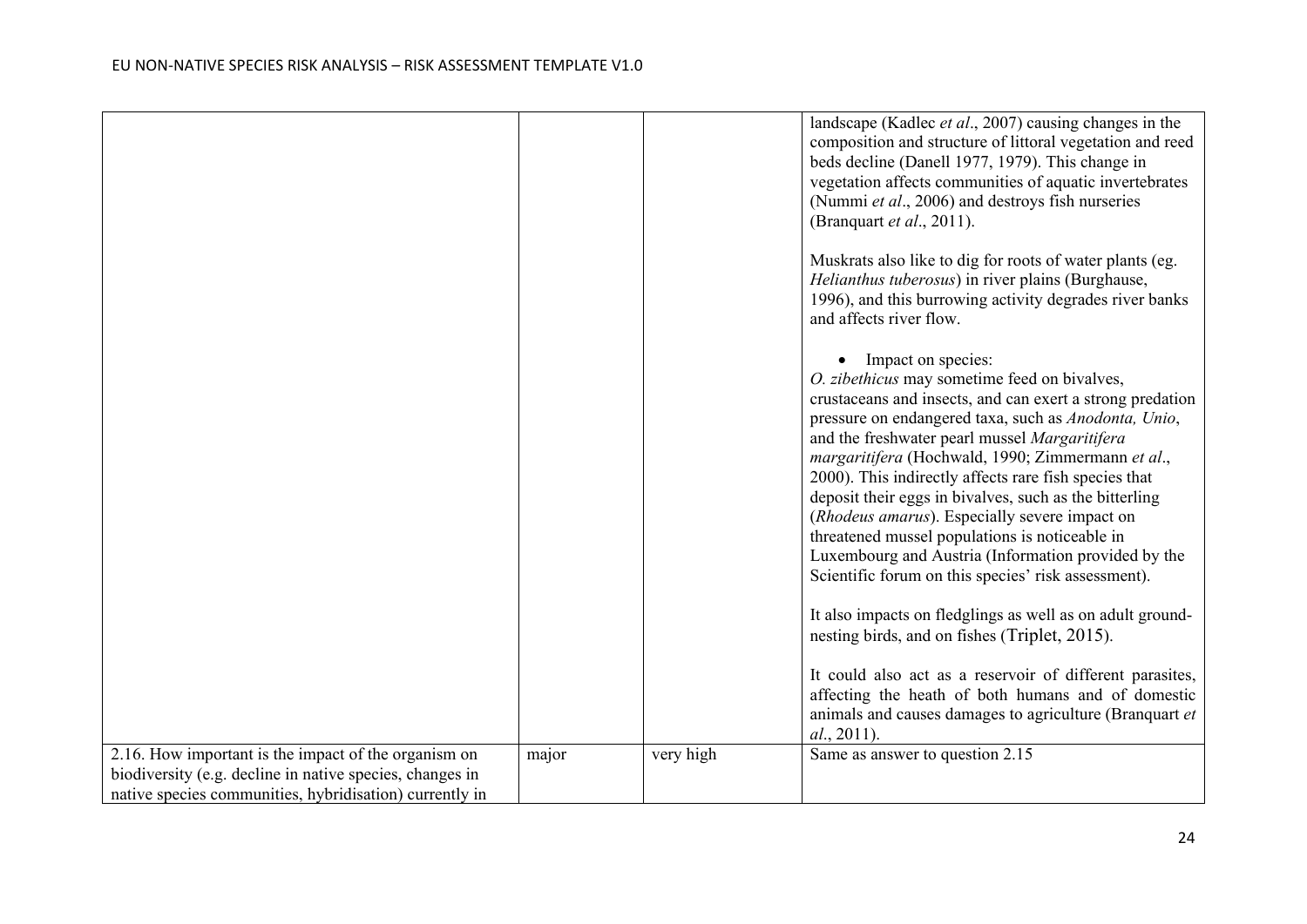| Europe (include any past impact in your response)?                                                                                                                                                                                                                |       |           |                                                                                                                                                                                                                                                                                                                                                                                                                                                                                                                                                                                                                                                                                                                                                                                                                                                                                |
|-------------------------------------------------------------------------------------------------------------------------------------------------------------------------------------------------------------------------------------------------------------------|-------|-----------|--------------------------------------------------------------------------------------------------------------------------------------------------------------------------------------------------------------------------------------------------------------------------------------------------------------------------------------------------------------------------------------------------------------------------------------------------------------------------------------------------------------------------------------------------------------------------------------------------------------------------------------------------------------------------------------------------------------------------------------------------------------------------------------------------------------------------------------------------------------------------------|
| 2.17. How important is the impact of the organism on<br>biodiversity likely to be in the future in Europe?                                                                                                                                                        | major | very high | Unless strong action to control the species is developed,<br>no change in impact trend to biodiversity is expected in<br>Europe (nor in Spain) in the future.                                                                                                                                                                                                                                                                                                                                                                                                                                                                                                                                                                                                                                                                                                                  |
| 2.18. How important is alteration of ecosystem function<br>(e.g. habitat change, nutrient cycling, trophic<br>interactions), including losses to ecosystem services,<br>caused by the organism currently in Europe (include any<br>past impact in your response)? | major | high      | Muskrats strongly affect aquatic vegetation dynamics<br>through grazing, causing changes in composition and<br>structure of vegetation and creating mud-flats. Overall<br>plant biomass decreases. This alters the habitat of<br>species such as fishes and aquatic invertebrates which<br>are more exposed to predators (Birnbaum, 2013;<br>Triplet, 2015).<br>Also, destruction of the wetland vegetative<br>infrastructure may result in loss of some water quality<br>parameters such as water temperature, dissolved<br>oxygen, pH, conductivity and sediment organic content<br>indicating that muskrats alter abiotic conditions (Szalay<br>and Cassidy, 2001).<br>Soil nitrogen dynamics is also affected, being this an<br>important component of wetland function (Connors et<br>al., 2009).<br>Lodge building can also impact wetland hydraulics<br>(Danell, 1996). |
|                                                                                                                                                                                                                                                                   |       |           | Its burrowing activity can weaken riverbanks and dikes<br>causing them to collapse, with the risk of exposing<br>human settlements and crop fields to flood damages<br>(Becker, 1972).                                                                                                                                                                                                                                                                                                                                                                                                                                                                                                                                                                                                                                                                                         |
| 2.19. How important is alteration of ecosystem function<br>(e.g. habitat change, nutrient cycling, trophic<br>interactions), including losses to ecosystem services,<br>caused by the organism likely to be in Europe in the                                      | major | high      | Unless strong action to control the species is developed,<br>no change in impact trend to ecosystem function is<br>expected in Europe (nor in Spain) in the future.                                                                                                                                                                                                                                                                                                                                                                                                                                                                                                                                                                                                                                                                                                            |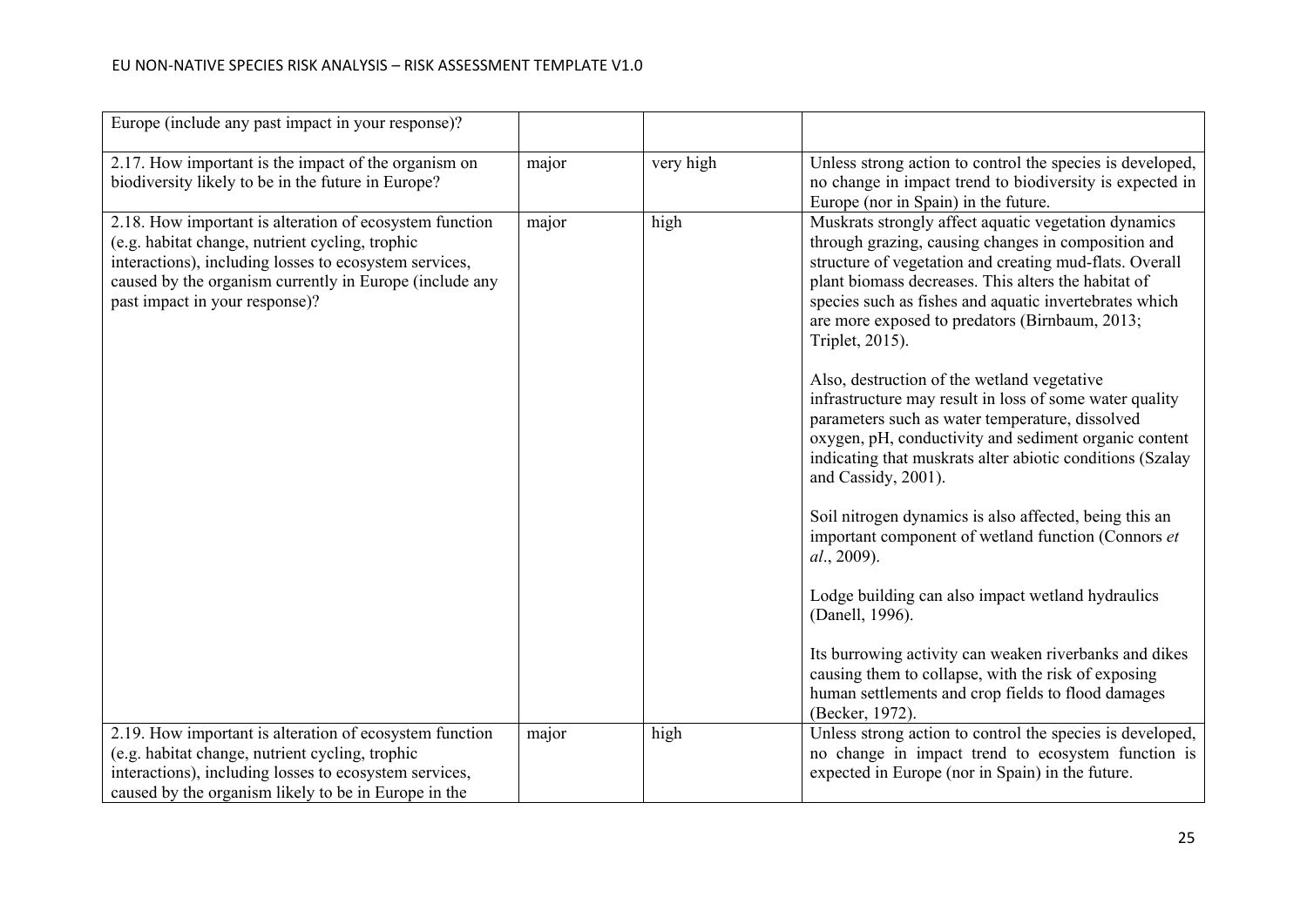| future?                                                                                                                                                                                                           |         |        |                                                                                                                                                                                                                                                                                                                                                                                                                                                                                                                                                                                                                                                                                                                                                                                          |
|-------------------------------------------------------------------------------------------------------------------------------------------------------------------------------------------------------------------|---------|--------|------------------------------------------------------------------------------------------------------------------------------------------------------------------------------------------------------------------------------------------------------------------------------------------------------------------------------------------------------------------------------------------------------------------------------------------------------------------------------------------------------------------------------------------------------------------------------------------------------------------------------------------------------------------------------------------------------------------------------------------------------------------------------------------|
| 2.20. How important is decline in conservation status (e.g.<br>sites of nature conservation value, WFD classification)<br>caused by the organism currently in Europe?                                             | major   | medium | O. zibethicus may also reduce the ecological value of<br>wetlands of interest to nature conservation and<br>potentially to SAP and SAC consistenting mainly of<br>vegetated meadows linked to inland shallow water<br>masses, and in a less extend to WFD by destroying the<br>reed belts, feeding on endangered plant species and<br>preying upon rare freshwater bivalves, fledglings and<br>adult ground-nesting birds. The animal moves four<br>times its own weight in gnawed off plants daily. About<br>a quarter of this is eaten by the animal, creating quite a<br>lot of dung which usually goes into the water<br>(Birnbaum, 2013). Its activity can also alter water<br>quality parameters that affects mainly to the<br>invertebrate community, and soil nitrogen dynamics. |
| 2.21. How important is decline in conservation status (e.g.<br>sites of nature conservation value, WFD classification)<br>caused by the organism likely to be in the future in<br>Europe?                         | major   | medium | Unless strong action to control the species is developed,<br>no change in impact trend to conservation status of sites<br>is expected in Europe (nor in Spain) in the future.                                                                                                                                                                                                                                                                                                                                                                                                                                                                                                                                                                                                            |
| 2.22. How important is it that genetic traits of the<br>organism could be carried to other species, modifying<br>their genetic nature and making their economic,<br>environmental or social effects more serious? | minimal | high   | The risk of interbreeding is not a threat to be<br>considered.                                                                                                                                                                                                                                                                                                                                                                                                                                                                                                                                                                                                                                                                                                                           |
| 2.23. How important is social, human health or other<br>harm (not directly included in economic and<br>environmental categories) caused by the organism within<br>its existing geographic range?                  | minor   | medium | Its burrowing activity can weaken riverbanks and dikes<br>causing them to collapse, with the risk of exposing<br>human settlements and crop fields to flood damages<br>(Becker, 1972).<br>It could also act as a reservoir of different parasites,<br>affecting the heath of both humans and of domestic<br>animals and causes damages to agriculture (Branquart et<br>$al., 2011$ ). In fact, according to Hoffmann (1958), O.                                                                                                                                                                                                                                                                                                                                                          |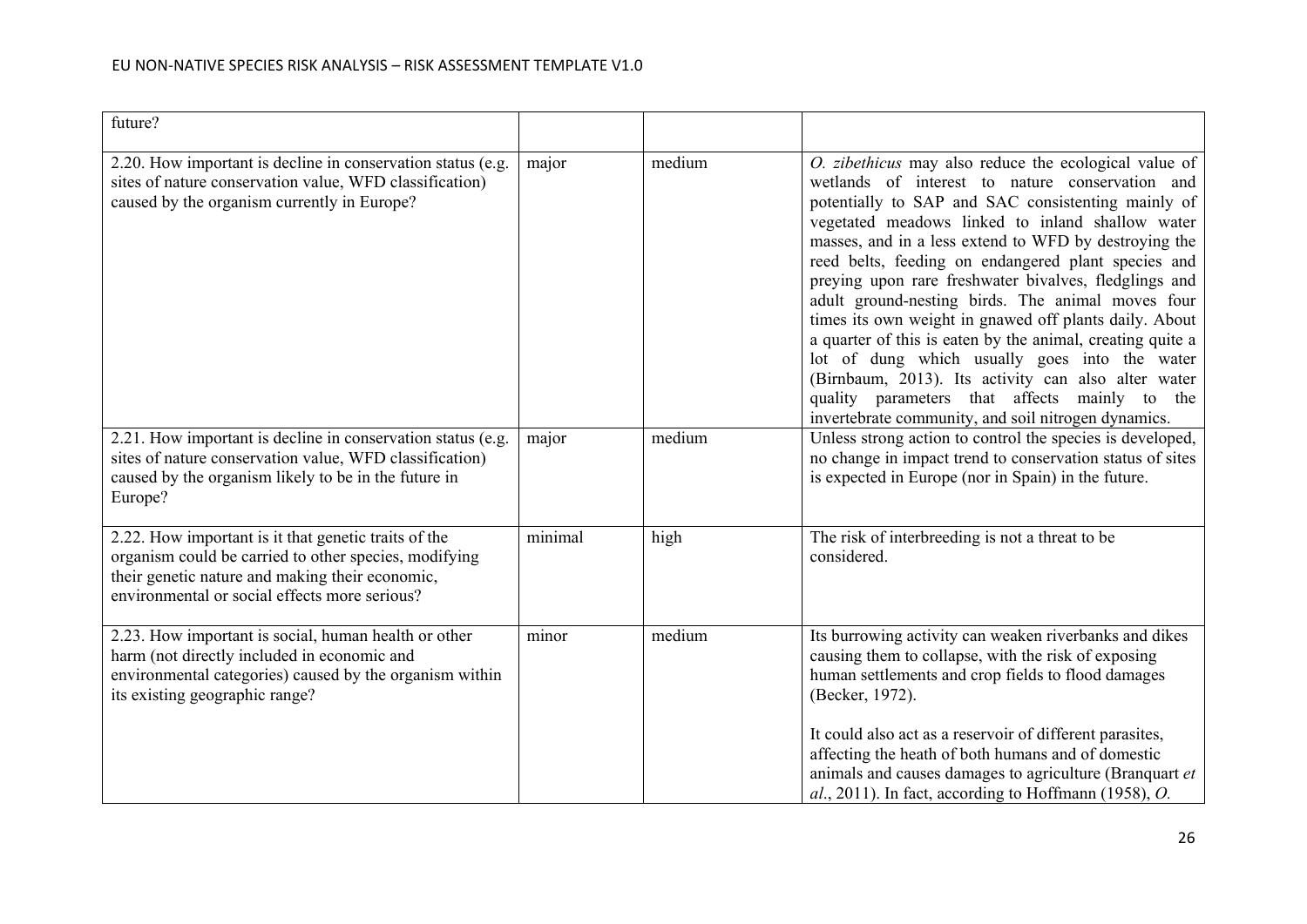|                                                                                                                                                                         |         |        | zibethicus is host to a great number of parasites (41)<br>species of trematodes, 22 species of cestodes, 27<br>species of nematodes, and others), notably various<br>species capable of infesting humans, such as the fox<br>tapeworm (Echinococcus multilocarus), the dog<br>tapeworm (Taenia hydatigena), the cat tapeworm<br>(Taenia taeniaformis), and the dwarf tapeworm<br>(Echinococcus multilocuralis) (Böhmer et al., 2000).<br>The presence of muskrat undoubtedly increases the risk<br>to humans of fox tapeworm infection, via muskrat-to-<br>housepet-to-human transmission (Reinhardt et al.,<br>2003). Muskrats can also transmit tularaemia disease,<br>Muskrats may also be a source of water contamination<br>with parasites which cause diseases of interest in<br>relation to human health such as giardiasis and<br>leptospirosis (Hatler et al. 2003).<br>O. zibethicus only occasionally affects humans directly.<br>This occurs in situations when the animals are cornered.<br>They defend themselves vigorously and may even<br>attack humans (Danell, 1996).<br>Reservoir of Leptospira interrogans, Francisella<br>tularensis, Echinococcus multilocularis (Meerburg et al.<br>2009) |
|-------------------------------------------------------------------------------------------------------------------------------------------------------------------------|---------|--------|-------------------------------------------------------------------------------------------------------------------------------------------------------------------------------------------------------------------------------------------------------------------------------------------------------------------------------------------------------------------------------------------------------------------------------------------------------------------------------------------------------------------------------------------------------------------------------------------------------------------------------------------------------------------------------------------------------------------------------------------------------------------------------------------------------------------------------------------------------------------------------------------------------------------------------------------------------------------------------------------------------------------------------------------------------------------------------------------------------------------------------------------------------------------------------------------------------------------|
| 2.24. How important is the impact of the organism as<br>food, a host, a symbiont or a vector for other damaging<br>organisms (e.g. diseases)?                           | minimal | medium | Muskrats are a frequent prey for American minks<br>(Neovison vison), another invasive alien species<br>introduced to Europe (Holmengen et al., 2009).                                                                                                                                                                                                                                                                                                                                                                                                                                                                                                                                                                                                                                                                                                                                                                                                                                                                                                                                                                                                                                                             |
| 2.25. How important might other impacts not already<br>covered by previous questions be resulting from<br>introduction of the organism? (specify in the comment<br>box) | NA      |        |                                                                                                                                                                                                                                                                                                                                                                                                                                                                                                                                                                                                                                                                                                                                                                                                                                                                                                                                                                                                                                                                                                                                                                                                                   |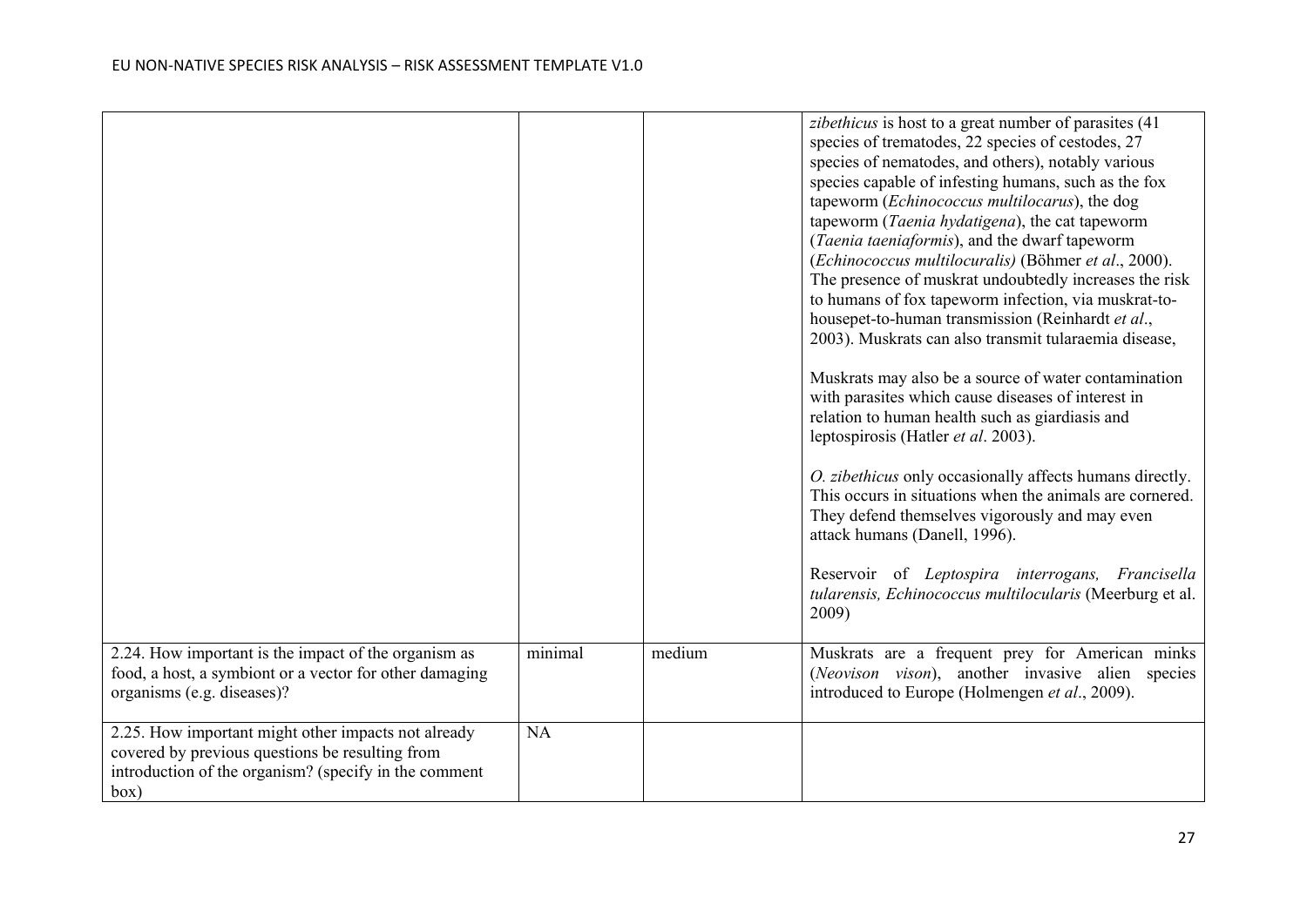| 2.26. How important are the expected impacts of the<br>organism despite any natural control by other organisms,<br>such as predators, parasites or pathogens that may already<br>be present in Europe? | major                    | high | The American mink (Neovison vison), which is now<br>spread throughout Europe, is an important predator of<br>O. zibethicus (Holmengen et al., 2009). Other natural<br>enemies are martens, European polecats, weasels, foxes,<br>lynxes and various birds of prey and large owls;<br>however, the populations of these predators have been<br>anthropogenically decimated, so that their predation<br>pressure on <i>O. zibethicus</i> is low. <i>O. zibethicus</i> is<br>difficult to catch for most of the predators since it<br>spends most of its time in the water. O. zibethicus<br>individuals taken by the mentioned predators are often<br>sick or young animals which spend more time on land<br>(Ramsgaard, 2005).                                                                    |
|--------------------------------------------------------------------------------------------------------------------------------------------------------------------------------------------------------|--------------------------|------|--------------------------------------------------------------------------------------------------------------------------------------------------------------------------------------------------------------------------------------------------------------------------------------------------------------------------------------------------------------------------------------------------------------------------------------------------------------------------------------------------------------------------------------------------------------------------------------------------------------------------------------------------------------------------------------------------------------------------------------------------------------------------------------------------|
| 2.27. Indicate any parts of Europe where economic,<br>environmental and social impacts are particularly likely to<br>occur (provide as much detail as possible).                                       | Spain<br>Italy<br>Sweden | high | All described impacts and costs associated with O.<br>zibethicus already occur in most part of Europe, and are<br>particularly likely to start occurring soon in Northern<br>Spain, Northern Italy and Southern Sweden<br>The species has already arrived by natural dispersion to<br>Spain from France, through the westernmost side of the<br>Spanish-French border. And in Italy the species<br>spontaneously colonized the Northeast side from<br>Slovenia and it still has a restricted distribution in the<br>country (Bertolino et al, 2015), but could continue its<br>expansion along the whole Italian Alpine region.<br>Southern Sweden has good ecological conditions for the<br>spread of the species from the Northern part of the<br>country where is already widely distributed. |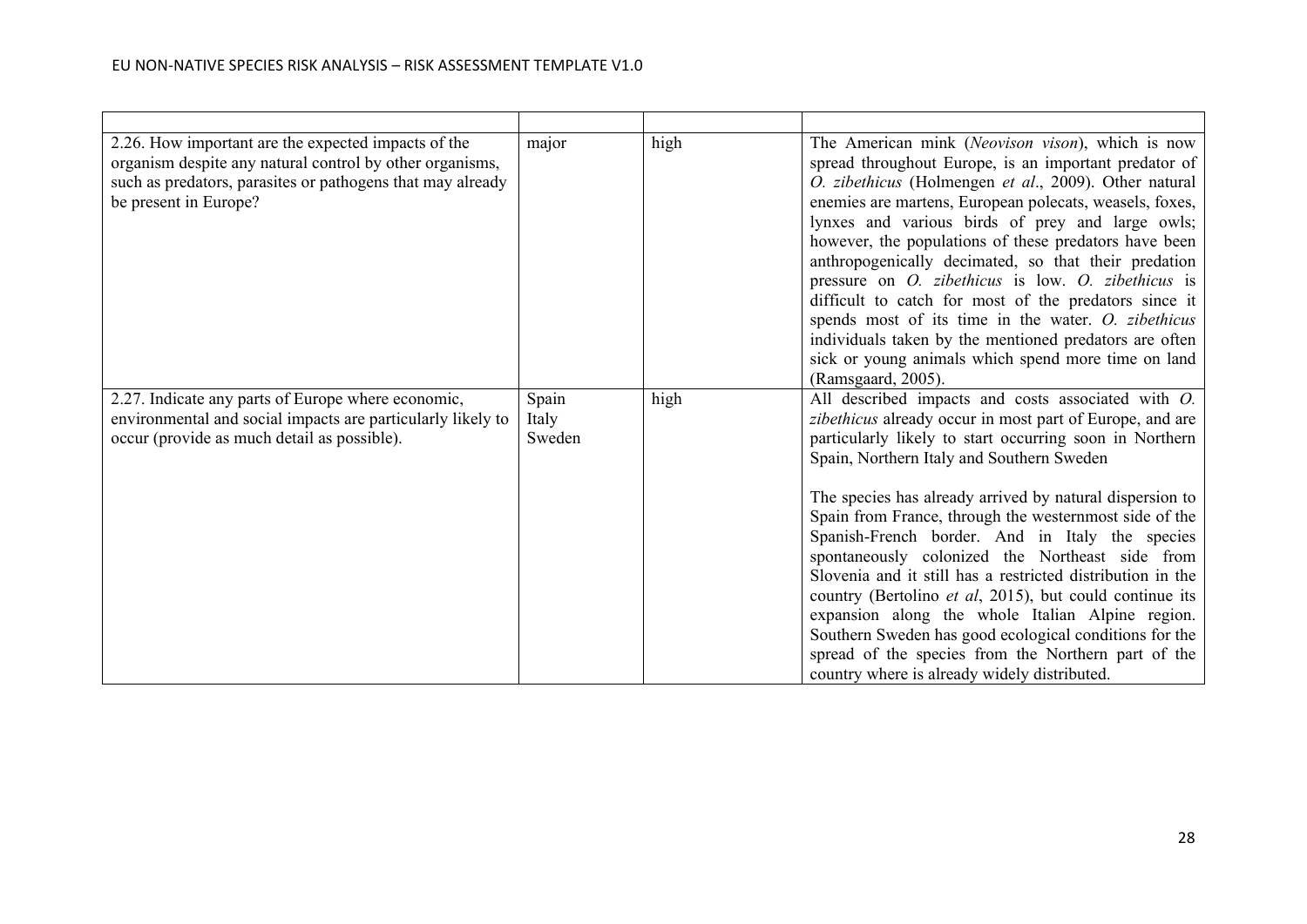| <b>RISK SUMMARIES</b>          |                 |                   |                                                                                                                                                                                                                                                                                                                                                                                                                                                                                                                    |
|--------------------------------|-----------------|-------------------|--------------------------------------------------------------------------------------------------------------------------------------------------------------------------------------------------------------------------------------------------------------------------------------------------------------------------------------------------------------------------------------------------------------------------------------------------------------------------------------------------------------------|
|                                |                 |                   |                                                                                                                                                                                                                                                                                                                                                                                                                                                                                                                    |
|                                | <b>RESPONSE</b> | <b>CONFIDENCE</b> | <b>COMMENT</b>                                                                                                                                                                                                                                                                                                                                                                                                                                                                                                     |
| <b>Summarise Entry</b>         | very likely     | very high         | The species was introduced to Europe from North<br>America for fur farming purposes from 1905 onwards.<br>Colonization was also deliberately fostered to enhance<br>the fur trade in these animals' pelts (Böhmer et al.<br>2001). It is widely spread now throughout most of its<br>suitable area in most European countries.<br>O. zibethicus arrival to Spain has taken place (and                                                                                                                              |
|                                |                 |                   | currently takes place) though the natural range<br>expansion of the French populations across the<br>westernmost side of the Spanish-French border. The<br>first sightings date from around year 2002. The species<br>has also colonized the north-eastern side of Italy from<br>Slovenia in the earlier 1990.                                                                                                                                                                                                     |
| <b>Summarise Establishment</b> | very likely     | high              | The species is widely established throughout most of its<br>suitable area in most European countries.<br>In Spain, the species is currently established in the<br>Bidasoa basin (main river), from Txingundi Bay<br>(Gipuzkoa) up to Mugairi (Navarra). It is likely that the<br>species is distributed also in favourable tributaries of the<br>Bidasoa. O. zibethicus is also established in the Marshes<br>of Jaizubia (Gipuzkoa). It is also present at the<br>headwaters of the Urumea river basin (Navarra). |
| <b>Summarise Spread</b>        | rapidly         | high              | Natural dispersal is the main component of range<br>expansion for <i>O. zibethicus</i> , and the species is highly<br>mobile, adaptable to different environments and has a<br>high reproduction rate.                                                                                                                                                                                                                                                                                                             |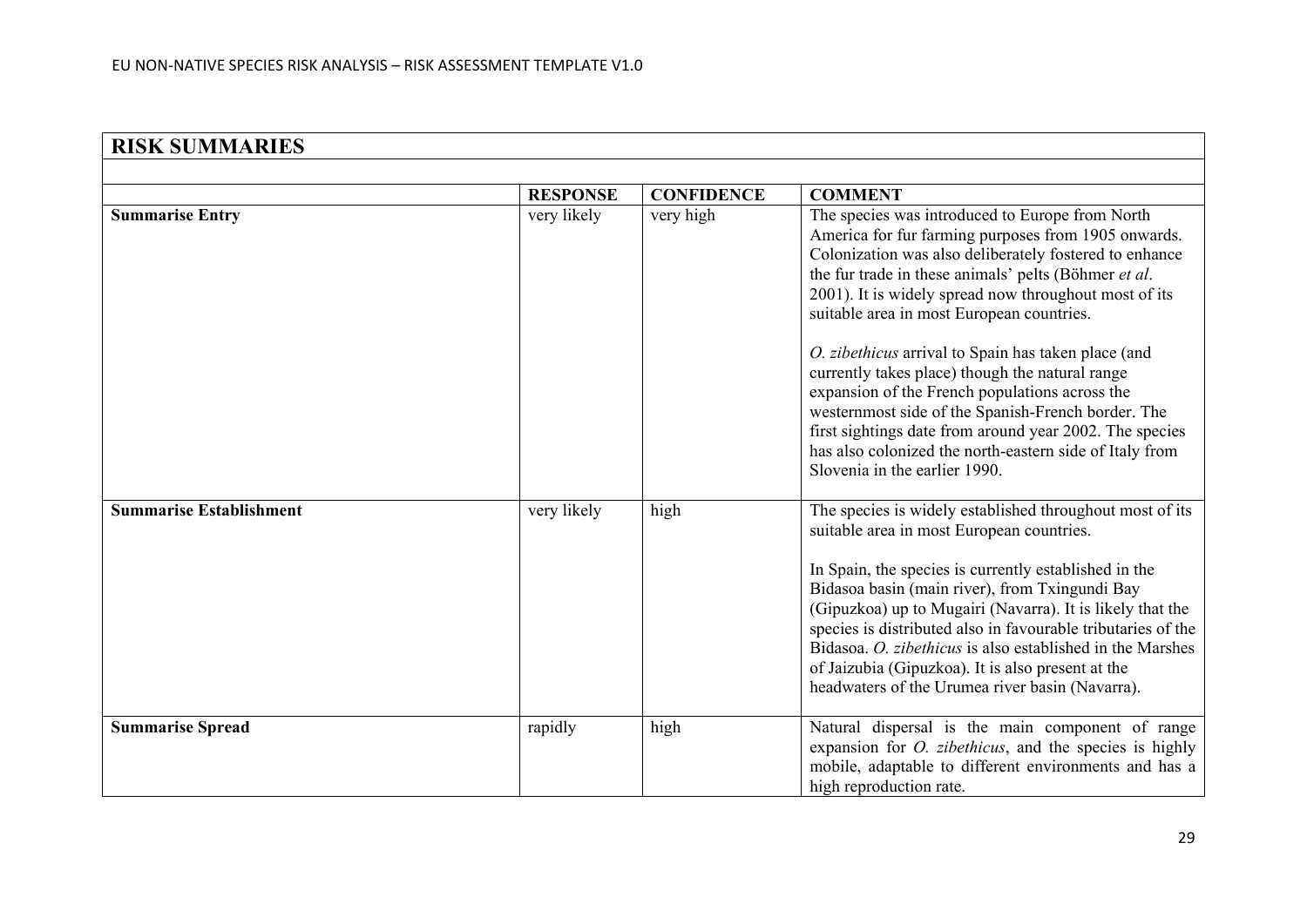|                                          |       |           | In less than 15 year the spread of the species in Spain is<br>still contained, but is getting larger progressively. It is<br>now present in at least the Urumea and the Bidasoa<br>basins, in the Atlantic region, and there is a high chance<br>that its expansion continues along the Atlantic region of<br>Spain and reaches Portugal. The Bidasoa basin<br>neighbours other basins that belong to the Alpine and<br>Mediterranean regions, where the species could<br>continue its expansion if it finds suitable habitats.<br>In North-East Italy there are naturalized populations of<br>muskrats, although its distribution is still restricted. |
|------------------------------------------|-------|-----------|---------------------------------------------------------------------------------------------------------------------------------------------------------------------------------------------------------------------------------------------------------------------------------------------------------------------------------------------------------------------------------------------------------------------------------------------------------------------------------------------------------------------------------------------------------------------------------------------------------------------------------------------------------|
| <b>Summarise Impact</b>                  | major | very high | According to the generic scoring system that compares<br>the economic and environmental impact of alien<br>mammals in Europe developed by Nentwig et al (2010),<br>O. zinbethicus is the second species (after Rattus<br><i>norvegicus</i> ) out of 34 species assessed with a highest<br>overall score in Europe.                                                                                                                                                                                                                                                                                                                                      |
|                                          |       |           | Overgrazing by muskrat causes the local extinction of<br>aquatic plants and the destruction of reedbeds and fish<br>nursery areas. Due to its burrowing activity, it degrades<br>river banks and affects river flow. It can exert a strong<br>predation pressure and threaten freshwater mussel and<br>crustacean populations. It could also act as a reservoir<br>of different pathologies and causes damages to<br>agriculture.<br>It undermines banks, dams, and road and railway<br>embankments, causing their collapse during floods.                                                                                                              |
|                                          |       |           | No significant impacts have been detected in Spain yet,<br>but known impacts of the species in other areas are<br>likely to occur if muskrat population increases.                                                                                                                                                                                                                                                                                                                                                                                                                                                                                      |
| <b>Conclusion of the risk assessment</b> | high  | high      | The species was first introduced into Europe in 1905 for<br>fur purposes. Currently it is spread throughout most of                                                                                                                                                                                                                                                                                                                                                                                                                                                                                                                                     |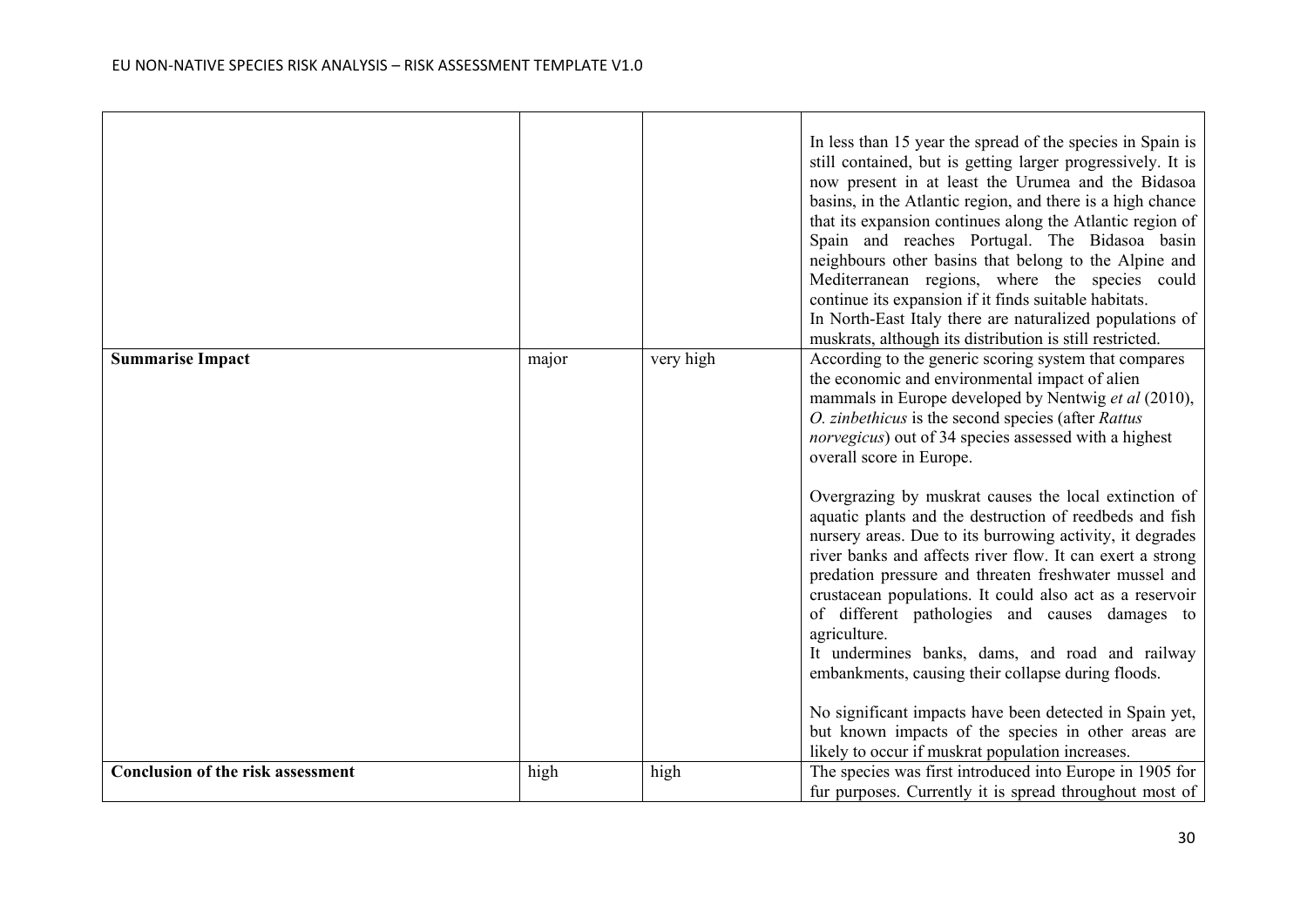|  | its adequate habitat in most of the EU countries. Long<br>lists of scientific papers and field records prove its<br>negative impacts and its invasive character in many<br>regions throughout Europe as they cause economic,<br>human (health and safety) and environmental impacts.<br>Management practices are implemented in just a few<br>countries, such as the Netherlands and Belgium and<br>consist on systematic trapping in order to reduce<br>muskrat densities and hence the damages/impacts they<br>cause. This management is locally successful but it will<br>not attain eradication. To achieve eradication a common<br>and committed response from all EU countries is<br>required. The inclusion of <i>Ondatra zibethicus</i> in the<br>'EU List of invasive species' is decisive to create this<br>unified commitment. |
|--|-------------------------------------------------------------------------------------------------------------------------------------------------------------------------------------------------------------------------------------------------------------------------------------------------------------------------------------------------------------------------------------------------------------------------------------------------------------------------------------------------------------------------------------------------------------------------------------------------------------------------------------------------------------------------------------------------------------------------------------------------------------------------------------------------------------------------------------------|
|  | This commitment should have as a long term goal the<br>eradication of the species from the EU, and as a short<br>term goal, the prevention of muskrats further spread to<br>some countries where the species is not present yet or<br>has arrived recently (ca. 20 years ago) from<br>neighbouring countries and where its distribution is still<br>restricted. Such is the case of Northern Spain, colonized<br>from French muskrat populations crossing through the<br>Western-most side of the Pyrenees, and of North-east<br>Italy, colonized from Slovenian populations. Muskrats<br>are also expanding to Southern Sweden, and scattered<br>sightings have been recorded for Greece.                                                                                                                                                |
|  | Due to similar climatic and ecological conditions to<br>other areas where the species has successfully spread<br>and established, the expansion of $O$ . zibethicus over the<br>whole Atlantic region of Spain, and its continuation into<br>Portugal, and over the whole Continental region of Italy<br>is a real risk.                                                                                                                                                                                                                                                                                                                                                                                                                                                                                                                  |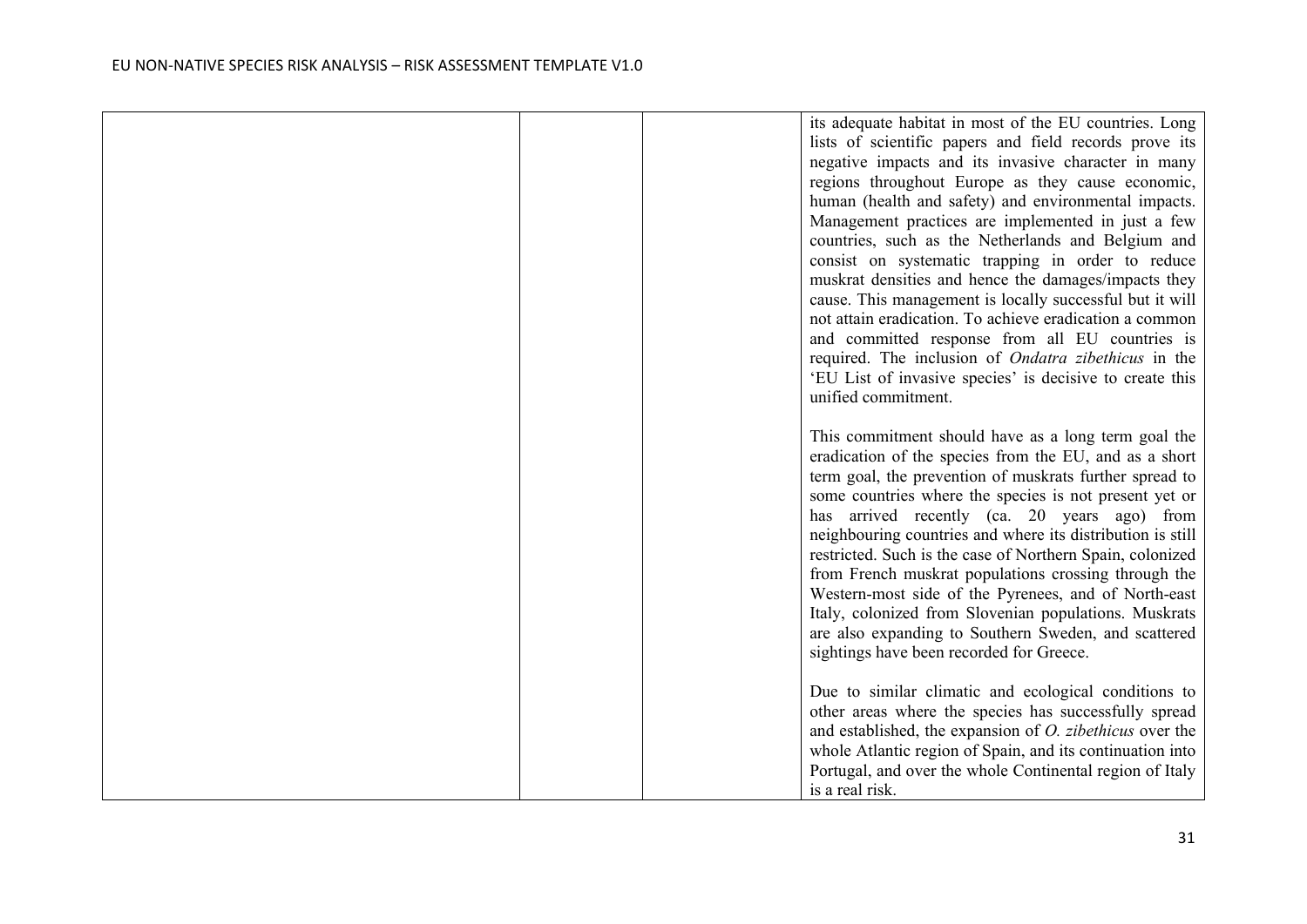|  | The impacts on these regions are expected to be the     |
|--|---------------------------------------------------------|
|  | same as those occurring in other areas of Europe, where |
|  | it is proven to be an invasive species. Ireland and the |
|  | UK (as for Northern Ireland) are also under threat, due |
|  | to muskrat pet escapes in Ireland.                      |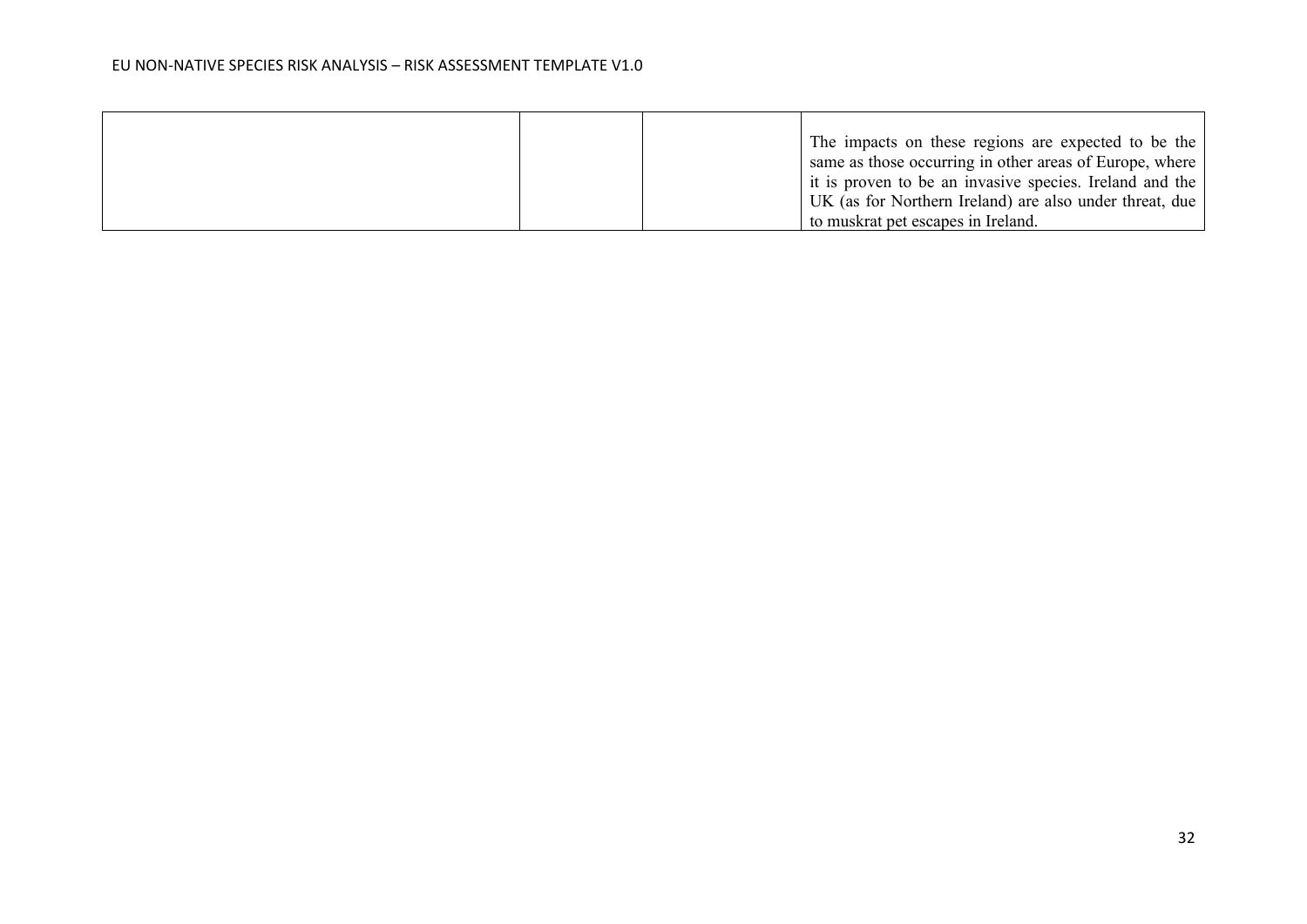| <b>ADDITIONAL QUESTIONS - CLIMATE CHANGE</b>                                                                                          |                                                                                                     |                                    |                                                                                                                                                                                                                                                                                                                                                                                                                                                                                                                                                                               |
|---------------------------------------------------------------------------------------------------------------------------------------|-----------------------------------------------------------------------------------------------------|------------------------------------|-------------------------------------------------------------------------------------------------------------------------------------------------------------------------------------------------------------------------------------------------------------------------------------------------------------------------------------------------------------------------------------------------------------------------------------------------------------------------------------------------------------------------------------------------------------------------------|
| 3.1. What aspects of climate change, if any, are most<br>likely to affect the risk assessment for this organism?                      | - Higher<br>precipitation<br>- Higher<br>frequency of<br>floods<br>- Droughts<br>and dry<br>summers | high                               | Tidal fluctuations, periodic flooding or droughts limit<br>species distribution. Dry summers and severe winters<br>have detrimental effects (Genovesi, 2006).                                                                                                                                                                                                                                                                                                                                                                                                                 |
| 3.2. What is the likely timeframe for such changes?                                                                                   | 20, 50,                                                                                             | low                                |                                                                                                                                                                                                                                                                                                                                                                                                                                                                                                                                                                               |
| 3.3. What aspects of the risk assessment are most likely to<br>change as a result of climate change?                                  | Distribution<br>Abundance                                                                           | high                               | If climate change predictions are met, these would play<br>different roles for the species depending on the region.<br>Foreseen increased precipitation in the North of Europe<br>will increase availability of wet habitats and food for<br>the species. On the other hand, in Southern Europe a<br>shrinkage and a shift northwards of the species<br>distribution as more drier and hotter conditions arrive,<br>could be expected, especially in the Mediterranean and<br>Atlantic region and secondarily in the Black Sea and<br>Steppic regions (Rubel & Kottek, 2010). |
|                                                                                                                                       |                                                                                                     |                                    |                                                                                                                                                                                                                                                                                                                                                                                                                                                                                                                                                                               |
| <b>ADDITIONAL QUESTIONS - RESEARCH</b>                                                                                                |                                                                                                     |                                    |                                                                                                                                                                                                                                                                                                                                                                                                                                                                                                                                                                               |
| 4.1. If there is any research that would significantly<br>strengthen confidence in the risk assessment please<br>summarise this here. | [insert text]                                                                                       | low<br>medium<br>high<br>very high |                                                                                                                                                                                                                                                                                                                                                                                                                                                                                                                                                                               |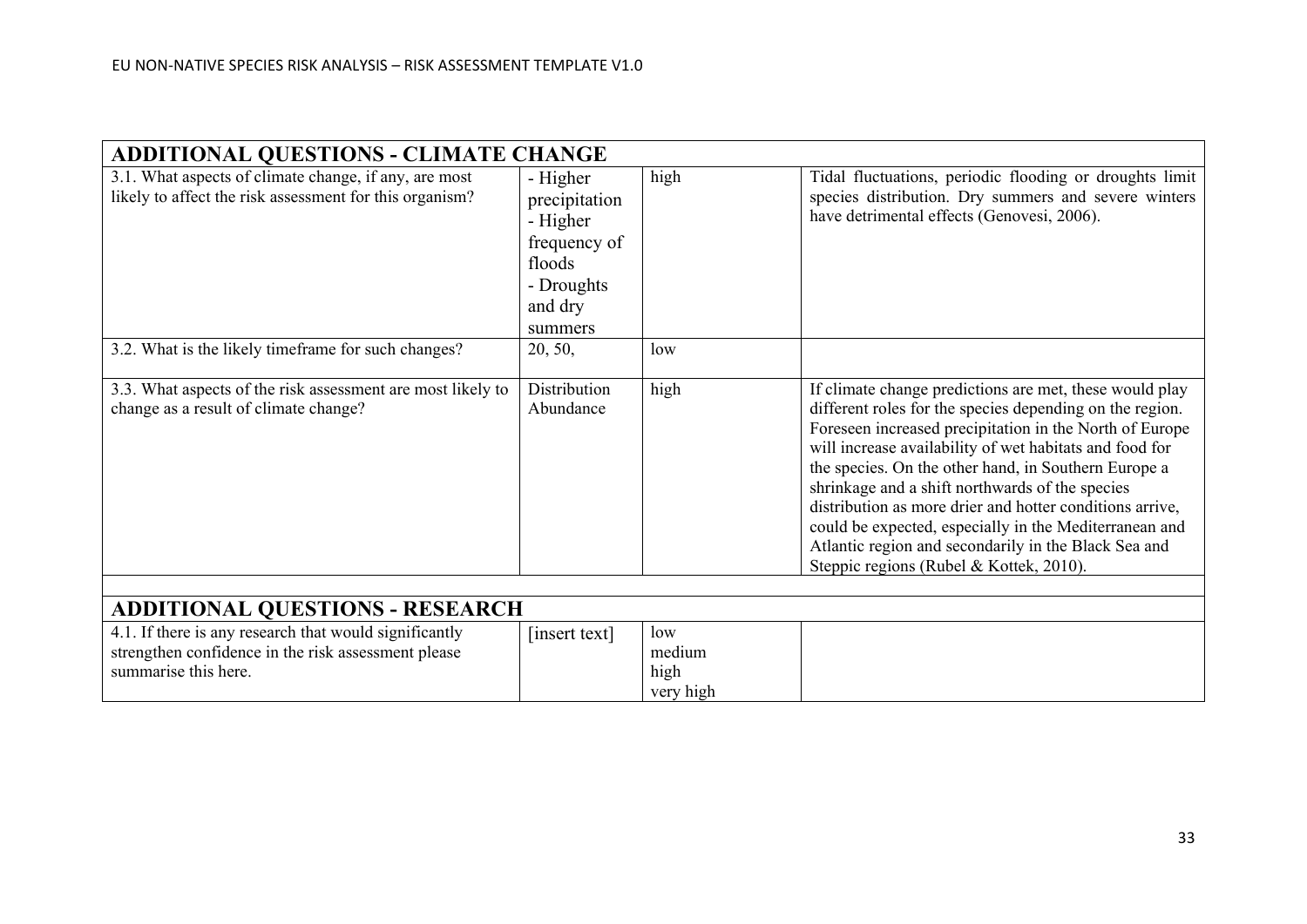## **REFERENCES:**

Aubry JR, 1959. The muskrat in Brittany. (Le Rat musqué en [Bretagne.\)](http://www.cabi.org/isc/abstract/20087208018) Penn Ar Bed, 2:10-12.

Becker K. 1972. Muskrats in Central Europe and their control. Proceedings of the 5th Vertebrate Pest Conference. Paper. Vol. 6: 18–21.

Bertolino S, Colangelo P, Mori E, Capizzi D. 2015. *[Good for management, not for conservation: an overview of research, conservation and management of](https://scholar.google.com/scholar?oi=bibs&cluster=42935583040298062&btnI=1&hl=en)  [Italian small mammals.](https://scholar.google.com/scholar?oi=bibs&cluster=42935583040298062&btnI=1&hl=en)* Hystrix, the Italian Journal of Mammalogy, 26 (1): 25-35.

Birnbaum, C. (2013): NOBANIS – Invasive Alien Species Fact Sheet – *Ondatra zibethicus*. – From: Online Database of the European Network on Invasive Alien Species – NOBANIS www.nobanis.org, Date of access May/2015. [http://www.nobanis.org/globalassets/speciesinfo/o/ondatra](http://www.nobanis.org/globalassets/speciesinfo/o/ondatra-zibethicus/ondatra_zibethicus.pdf)[zibethicus/ondatra\\_zibethicus.pdf](http://www.nobanis.org/globalassets/speciesinfo/o/ondatra-zibethicus/ondatra_zibethicus.pdf)

Böhmer H. J., Heger T., Trepl L. 2000. Case Studies on Alien Species according to Decision / Section No. V/8 and V/19 of the 5th Meeting of the Conference of the Parties to the Convention on Biological Diversity; 109–119.

Böhmer, H.J., Heger, T., Trepl, L. 2001. Fallstudien zu gebietsfremden Arten in Deutschland - Case studies on Aliens Species in Germany. – Texte des Umweltbundesamtes 2001 (13), 126pp.

Bos, D. & R. Ydenberg. 2011. [Evaluation of alternative management strategies of muskrat](http://www.altwym.nl/uploads/file/411_1313652308.pdf) *Ondatra zibethicus* population control using a population model. [Wildl. Biol. 17: 143-155 \(2011\)](http://www.altwym.nl/uploads/file/411_1313652308.pdf)

Branquart Etienne, D'aes Margo, Manet Benoît, Motte Grégory, Schockert Vinciane, Stuyck Jan. 2011 (update – original text 2007). Ondatra zibethicus. Invasive specie in Belgium.<http://ias.biodiversity.be/species/show/28>

Burghause, F. 1988. Der Bisam – vom Pelztier zum Schädling. – In: Naturhistorisches Museum Mainz (ed.), "Einwanderer" – Zur Geschichte und Biologie eingeschleppter und eingewanderter Arten in Rheinland-Pfalz. I.: Säugetiere, 27-37. Mainz (=Mainzer Naturwissenschaftliches Archiv, Beiheft 10).

Burghause, F. 1996. 40 Jahre Bisam in Rheinland-Pfalz. Die Bedeutung eines eingewanderten Nagers und die Bemühungen, seinen Schaden einzudämmen. – Mainzer naturwiss. Archiv 34: 119-138.

Butautytė-Skyrienė, G., Paulauskas, A., Ulevičius, A. Assessment of invasive muskrat *Ondatra zibethicus* distribution and impacts on ecosystems in Lithuania. 8th European Vertebrate Pest Management Conference. Book of Abstracts: 34-35.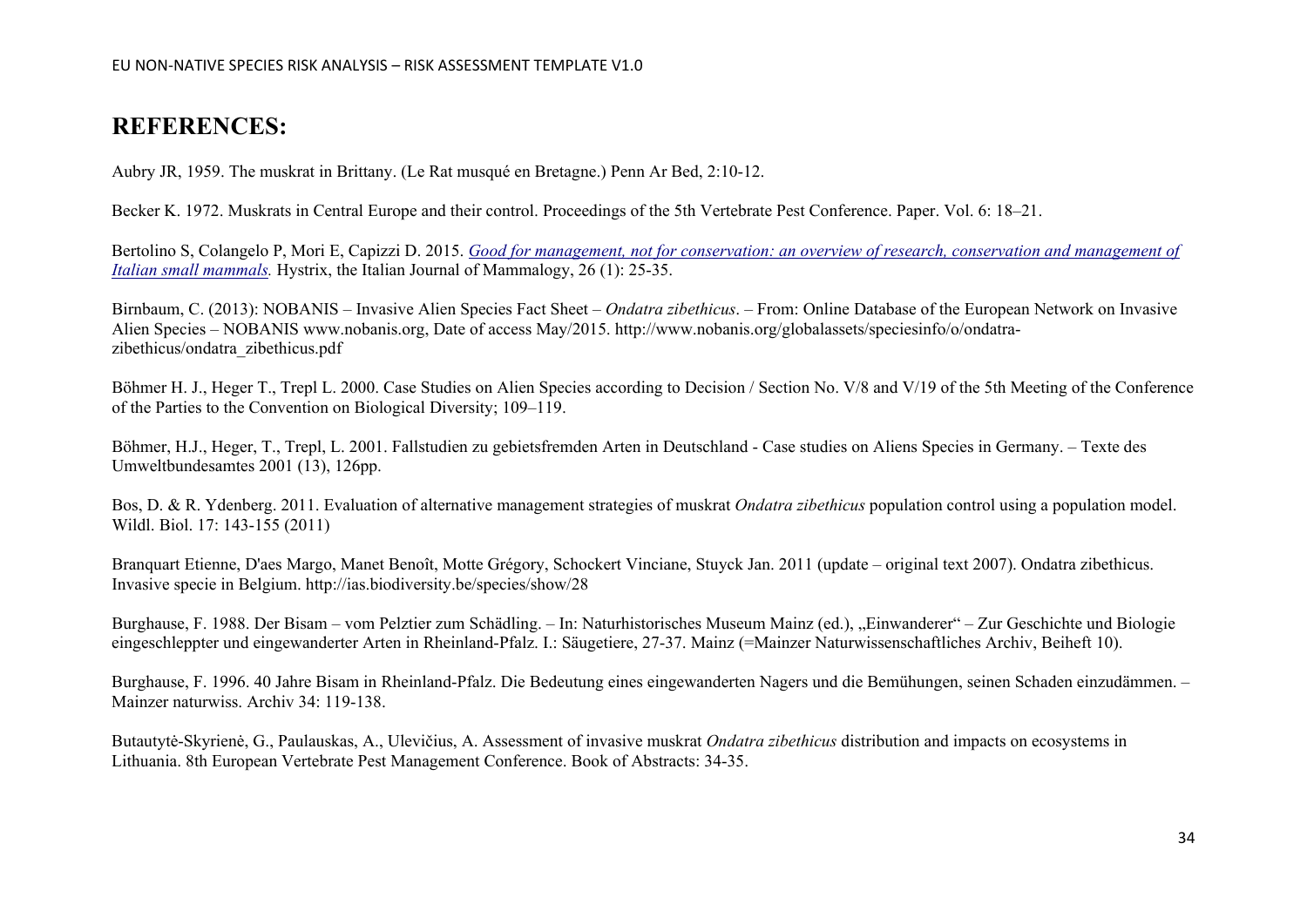Connors, L.M., Kiviat, E., Groffman, P.M., and Ostfeld, R.S. 2000. Muskrat (Ondatra zibethicus) disturbance to vegetation and potential net nitrogen mineralization and nitrification rates in a freshwater tidal marsh. American Midland Naturalist 143: 53-63.

Danell K, 1977. Short-term plant successions following the [colonization](http://www.cabi.org/isc/abstract/20087208024) of a northern Swedish lake by the Muskrat, Ondatra zibethica. Journal of Applied [Ecology,](http://www.cabi.org/isc/abstract/20087208024) 14: 933-947.

Danell K. 1996. Introduction of aquatic rodents: lessons of the *Ondatra zibethicus* invasion. Widlife biology. Vol. 2: 213–220.

Diemer, B. 1996. Der Bisam (*Ondatra zibethicus*) in Baden-Württemberg. - In: Verein der Freunde und Förderer der Akademie für Natur- und Umweltschutz (Umweltakademie) beim Ministerium für Umwelt und Verkehr Baden-Württemberg (Hrsg.), Neophyten, Neozoen – Gefahr für die heimische Natur?, 182- 186. Stuttgart (= Beiträge der Akademie für Natur- und Umweltschutz Baden-Württemberg 22).

Elosegui, R. 2004. Observación de una rata almizclera, *Ondatra zibethicus* (Linnaeus, 1766), en Ezkurra (Navarra). Galemys 16(1): 63-64. <http://www.secem.es/wp-content/uploads/2013/03/Galemys-16-1-3-1-Notas-61-70.pdf>

EuskadiNet, 2015. *Ondatra zibethicus*. Sistema de Información de Biodiversidad. Gobierno Vasco. [http://www.ingurumena.ejgv.euskadi.net/r49](http://www.ingurumena.ejgv.euskadi.net/r49-u95/es/u95aWar/especiesJSP/U95aEConsultaEspecie.do?u95aMigasPan=EN,6,19,5,300;&pk=16518) [u95/es/u95aWar/especiesJSP/U95aEConsultaEspecie.do?u95aMigasPan=EN,6,19,5,300;&pk=16518](http://www.ingurumena.ejgv.euskadi.net/r49-u95/es/u95aWar/especiesJSP/U95aEConsultaEspecie.do?u95aMigasPan=EN,6,19,5,300;&pk=16518)

FACE (The European Federation of Associations for Hunting & Conservation), 2014. Best practices guidelines for trapping of mammals in Europe. *Ondatra zibethicus* 2013/2014. [http://www.face.eu/sites/default/files/attachments/trapping\\_guidelines\\_-\\_ondatra\\_zibethicus.pdf](http://www.face.eu/sites/default/files/attachments/trapping_guidelines_-_ondatra_zibethicus.pdf)

Gaaff, A., R. de Graaff, R. Michels, S. Reinhard, Vrolikj, H. 2007. Economische schade als gevolg van graverij en vraat door muskusratten. Den Haag, LEI.

Genovesi, P. 2006. *Ondatra zibethicus*. DAISIE Alien Species Factsheet.<http://www.europe-aliens.org/speciesFactsheet.do?speciesId=52887>

Genovesi P., Scalera R. 2008. *Ondatra zibethicus*. Delivering Alien Invasive Species Inventories for Europe (DAISIE). http://www.europe-aliens.org/ speciesFactsheet.do?speciesId=52887#

Halter DF, Blood DA and Beal AMM. 2003. Furbearer management guidelines. Muskrat. British Columbia. http://www.env.gov.bc.ca/fw/wildlife/trapping/docs/muskrat.pdf

Hochwald, S. 1990. Bestandsgefährdung seltener Muschelarten durch den Bisam (*Ondatra zibethica*). – Schriftenr. Bayer. Landesamt für Umweltschutz 97: 113-114.

Hoffmann, M. 1958. Die Bisamratte – ihre Lebensgewohnheiten, Verbreitung, Bekämpfung und wirtschaftliche Bedeutung. – Leipzig 1958.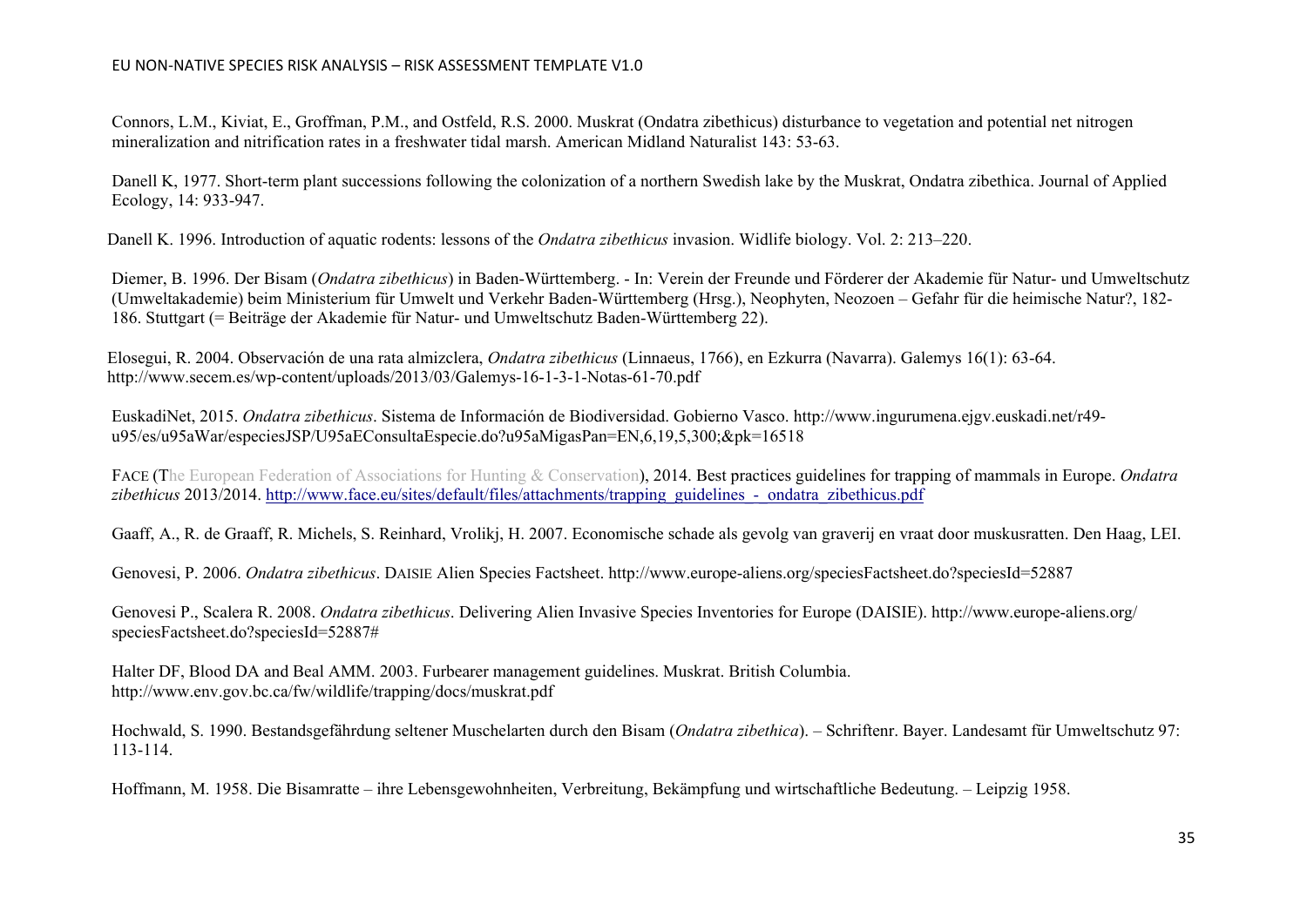Holmengen N., Seip K. L., Boyce M., Stenseth N. 2009. Predator-prey coupling: interaction between mink Mustela vison and muskrat Ondatra zibethicus across Canada. Oikos. Vol. 118: 440– 448.

Kadlec RH, Pries J, Mustard H, 2007. Muskrats (*Ondatra zibethicus*) in treatment wetlands. Ecological Engineering, [29\(2\):143-153.](http://www.cabi.org/isc/abstract/20073134493)

[McConnell](http://www.cabi.org/isc/abstract/20087208059) PA, Powers JL, 1995. Muskrat. In: Living Resources of the Delaware Estuary [ed. by Dove, L. \Nyman, R. M.]., USA: The Delaware Bay Estuary [Program,](http://www.cabi.org/isc/abstract/20087208059) 507-513.

MAGRAMA (Ministerio de Medio Alimentación, Agricultura y Medio Ambiente de España). 2013. Ondatra zibethicus. Rata almizclera. Ficha del Catálogo Español de Especies Exóticas Invasoras. [http://www.magrama.gob.es/es/biodiversidad/temas/conservacion-de-especies/ondatra\\_zibethicus\\_2013\\_tcm7-](http://www.magrama.gob.es/es/biodiversidad/temas/conservacion-de-especies/ondatra_zibethicus_2013_tcm7-307153.pdf) [307153.pdf](http://www.magrama.gob.es/es/biodiversidad/temas/conservacion-de-especies/ondatra_zibethicus_2013_tcm7-307153.pdf)

Meerburg B.G., Singleton G.R., Kijlstra A., 2009. Rodent-borne diseases and their risks for public health. Critical Rev. Microbiol. 35: 221–270

Nentwig W, Kühnel E, Bacher S. 2010. A Generic Impact-Scoring System Applied to Alien Mammals in Europe. Conservation Biology 24: 302-311.

Nummi, P., Väänanen, V-M. and Malinen, J. 2006. Alien grazing: Indirect effects of muskrats on invertebrates. – Biol. Invasions: 8: 993-999

Panzacchi M., Bertolino S., Cocchi R., Genovesi P., 2007. Cost/benefit analysis of two opposite approaches to pest species management: permanent control of Myocastor coypus in Italy versus eradication in East Anglia (UK). Wildl. Biol. 13: 159–171.

Prūsaitė J. (ed.). Lietuvos fauna: žinduoliai [Fauna of Lithuania: mammals]. Vilnius, Mokslas; 1988: 295 (in Lithuanian).

Ramsgaard, Nanna R. (2005): Bisamrotten (*Ondatra zibethicus*) i Danmark - Status og konsekvensanalyse af bisamrottens udbredelse i Danmark. Unpubl. M.Sc. thesis. Univ.Aarhus, Denmark.

Ramsgaard N. R. and Christensen, J.T. 2006. Bisamrotten (*Ondatra zibethicus*) I Danmark: Status 2005 (with english summary: Distribution of the muskrat in Denmark: Status 2005). Flora of Fauna 112(1): 20-24.

Reinhardt F, Herle M, Bastiansen F, Streit B, 2003. Economic impact of the spread of alien species in Germany. Federal [Environmental](http://www.cabi.org/isc/abstract/20077202124) Agency, Research Report: 201 86 211 UBA-FB 000441e. Germany: Federal [Environmental](http://www.cabi.org/isc/abstract/20077202124) Agency. 229 pp.

Rubel F, Kottek M. 2010. *Observed and projected climate shifts 1901–2100 depicted by world maps of the K¨oppen-Geiger climate classification.* Meteorologische Zeitschrift, Vol. 19, No. 2, 135-141.